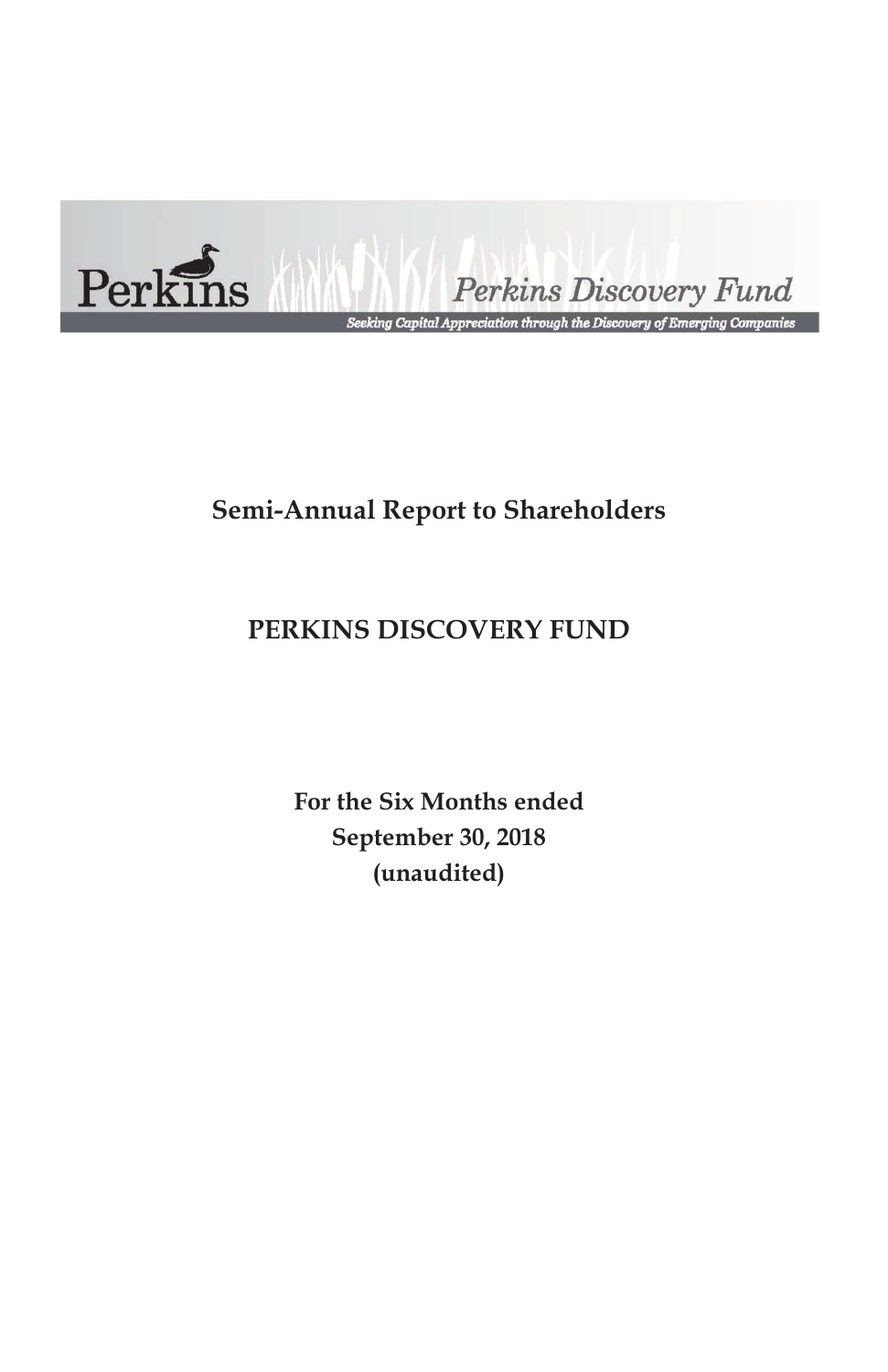#### October 18, 2018

Dear Shareholders:

The fiscal six-month period ended September 30, 2018 was very good for the Perkins Discovery Fund ("Fund") and micro-cap stocks in general. The Fund finished the period with a return of 44.15% versus 10.89% for the Wilshire US Micro-Cap Index, 10.93% for the Russell 2000 Index, 13.92% for the NASDAQ Composite Index and 10.34% for the S&P 500 Index. The Wilshire US Micro-Cap Index, overall, performed approximately in line with large-cap stocks as represented by the S&P 500.

At the Perkins Discovery Fund, we follow a bottom-up approach, using both fundamental and technical chart analysis to find new investment opportunities one by one and to monitor our current holdings. During the six-month period, we acquired 24 new holdings and disposed of 4. As a result, the portfolio increased from from 21 holdings to 41. We started the period with 96.73% invested in equities and ended with 89.97% invested in equities. A significant amount of new money was invested in the Fund during the sixmonth period. This resulted in a large part from a YAHOO Finance article that was published in May. To see that article and another from our local newspaper please view our news page on our website at http://perkinsfund.com/news.html.

Our three best gaining stocks for the six-month period were Champions Oncology, Inc., Invuity, Inc. and BioTelemetry, Inc. Champions Oncology, Inc. is engaged in the development of advanced technology solutions and services to personalize the development and use of oncology drugs. Their TumorGraft technology platform helps pharmaceutical and biotech companies lower the cost and increase the speed of developing new oncology drugs and helps doctors determine which drugs will work best for a particular patient. The company is growing revenues at a 30% rate. We first purchased the stock in May. Invuity is a medical technology company focused on pioneering the use of advanced photonics to provide surgeons with improved direct visualization of surgical cavities during open minimally invasive and minimal access surgical procedures. First purchased by the Fund in April, the company agreed to be acquired by Stryker Corp in September. BioTelemetry is the leading remote and wireless medical technology company focused on delivery of health information. They provide remote cardiac monitoring, mobile blood glucose monitoring and centralized medical imaging that serves both the Healthcare and Clinical Research industries. We purchased our position in July of 2015 and it has been a steady performer ever since.

The Fund's three worst declining stocks for the period were Capstone Turbine Corp, USA Technologies, Inc. and Asure Software, Inc. Capstone Turbine is the world's leading developer and manufacturer of low-emission, commercially viable microturbine power generation systems. Their energy efficient systems are used in an array of markets, including oil and gas, renewable energy, critical power supply, microgrid and mobile applications. We first purchased shares in June and although the stock is down, we continue to have confidence that Capstone is well positioned to benefit from the growing distributed power generation market. USA Technologies, Inc. is a premier payment technology service provider of integrated cashless and mobile transactions in the self-service retail market including vending machines, laundry, car wash, arcade, kiosk and other unattended locations. Since our purchase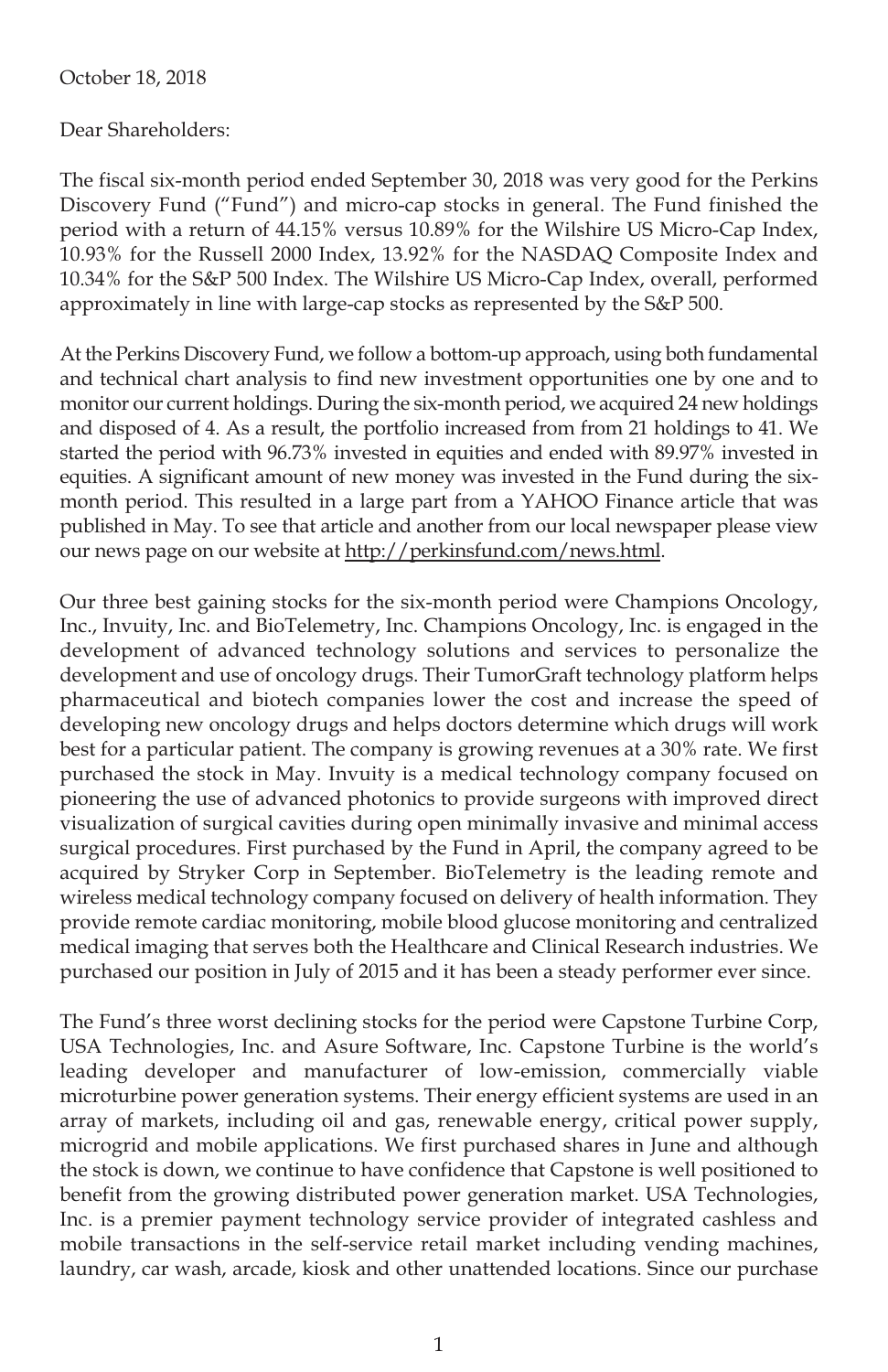in mid-2016, USA Technologies has been a good performer, however, the stock is down after it initiated an audit committee investigation related to certain contractual arrangements and postponed the filing of its second quarter 10-K. We do not believe this will have a long-term impact on the business. Asure, a provider of software for work place management, payroll and human capital management is transitioning to cloud-based SaaS solutions. We first purchased shares in June as a turnaround story, which we believe is still intact.

The table below shows the Fund's performance for various periods ended September 30, 2018.

|                        | <b>Perkins</b>   | <b>Wilshire US</b> |                                  | <b>NASDAO</b> | $S\&P$       |
|------------------------|------------------|--------------------|----------------------------------|---------------|--------------|
| Annualized             | <b>Discovery</b> |                    | Micro-Cap Russell 2000 Composite |               | 500          |
| <b>Total Return</b>    | Fund             | Index              | Index                            | Index         | <b>Index</b> |
| Since 4-9-98 Inception | 11.60%           | 8.20%              | 6.36%                            | $7.52\%$      | 4.82%        |
| <b>Fifteen Year</b>    | 9.52%            | 7.80%              | 8.67%                            | 10.55%        | 7.42%        |
| <b>Ten Year</b>        | 12.51%           | 10.83%             | 9.58%                            | 14.42%        | 9.59%        |
| <b>Five Year</b>       | 11.57%           | 9.13%              | 9.58%                            | 16.36%        | 11.62%       |
| <b>Three Year</b>      | 24.91%           | 14.74%             | 15.51%                           | 20.31%        | 14.92%       |
| <b>One Year</b>        | 47.87%           | 12.69%             | 13.80%                           | 23.87%        | 15.66%       |

*Please note that performance data quoted represents past performance; past performance does not guarantee future results. The investment return and principal value of an investment will fluctuate so that an investor's shares, when redeemed, may be worth more or less than their original cost. Current performance of the fund may be lower or higher than the performance quoted. Performance data current to the most recent month end may be obtained by calling 800-366-8361. The fund imposes a 1.00% redemption fee on shares held less than 45 days. Performance data does not reflect the redemption fee. If it had, the return would be reduced.*

Small- and micro-cap stocks had a very strong second quarter this year and have performed well along with large-caps through the third quarter. Unfortunately, the market experienced a significant setback starting in late September into mid-October. We believe that we could continue to see a prolonged period of economic expansion fueled by tax cuts, a strong labor market and rising consumer confidence, and at this point it appears that we are experiencing a bull market correction rather than the start of a bear market.

We cannot control the action of the market; however, we will continue to choose stocks that we believe can do well over the long term using our same bottom-up selection process of looking for small companies that are benefiting from positive change. And, of course, we continue to monitor our holdings. Some of these will reach levels where they will be sold, even though they may continue to be good companies. Others will not work out in the way we anticipated and will be candidates to be sold. Both will be replaced with new ideas, as part of an ongoing process. We believe the Perkins Discovery Fund is well positioned in micro-cap growth stocks that hold significant promise for the future.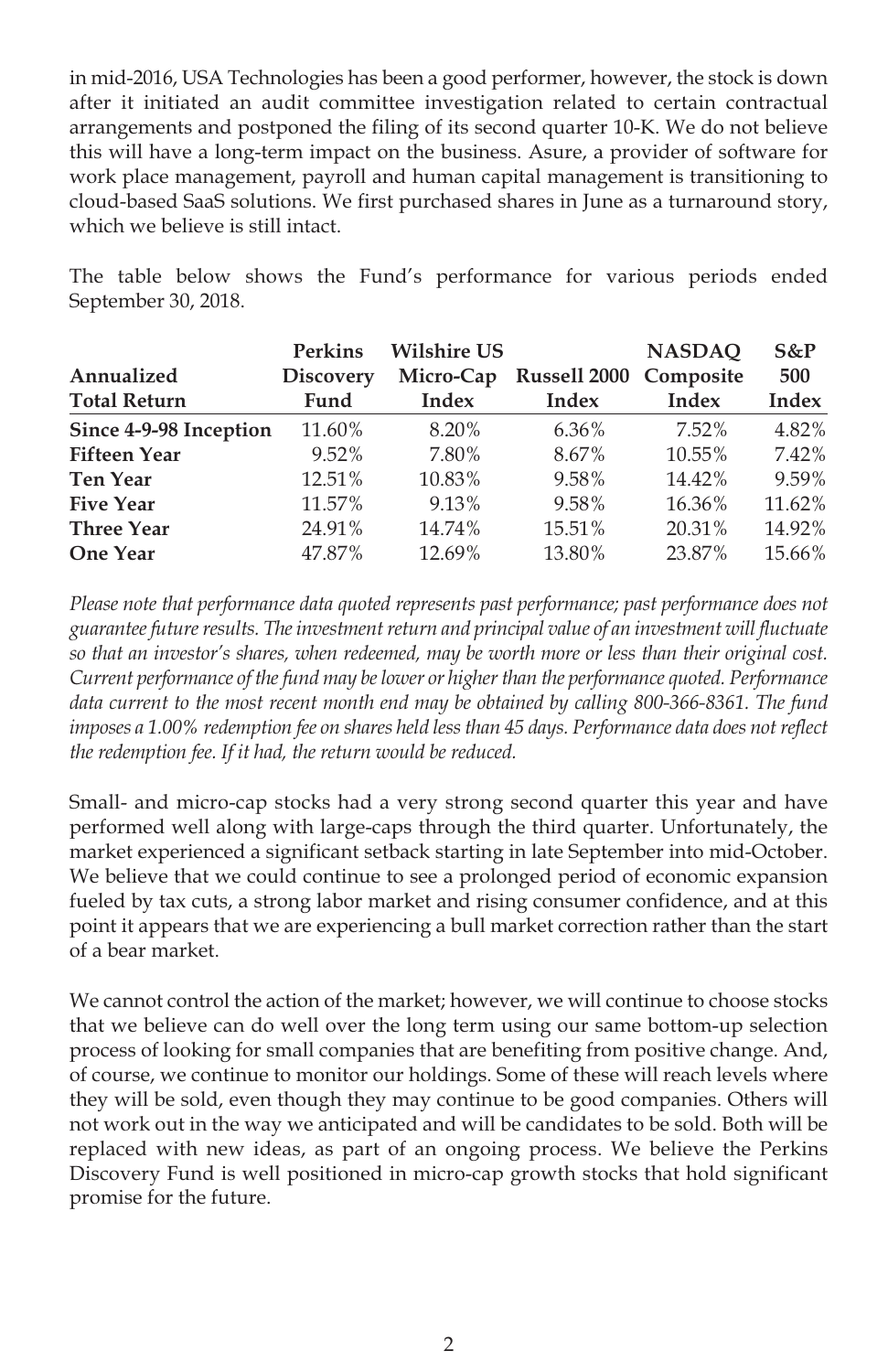Thank you for your continued support.

Sincerely,

RINFRENC

Richard W. Perkins, C.F.A. Daniel S. Perkins, C.F.A. Richard C. Perkins, C.F.A. President Executive Vice President Executive Vice President

Daniel 5 Perkins

Richard C. Pulins

Opinions expressed above are those of Richard W. Perkins, Daniel S. Perkins or Richard C. Perkins and are subject to change, are not guaranteed and should not be considered recommendations to buy or sell any security.

**Small company investing involves additional risks such as limited liquidity and greater volatility. The Fund invests in micro-cap and early stage companies which tend to be more volatile and somewhat more speculative than investments in more established companies. As a result, investors considering an investment in the Fund should consider their ability to withstand the volatility of the Fund's net asset value associated with the risks of the portfolio.**

The S&P 500 Index is a broad-based unmanaged index of 500 stocks, which is widely recognized as representative of the equity market in general; the Russell 2000 Index consists of the smallest 2,000 companies in a group of 3,000 U.S. companies in the Russell 3000 Index, as ranked by market capitalization; and the NASDAQ Composite Index is a market capitalization-weighted index that is designed to represent the performance of the National Market System, which includes over 5,000 stocks traded only over-the-counter and not on an exchange. The Wilshire US Micro-Cap Index is formed by taking the 2,500 smallest companies, as measured by Market Capitalization of the Wilshire 5000 Total Market Index. One cannot invest directly in an index. Please refer to the schedule of investments for more information regarding fund holdings. Fund holdings are subject to change and are not recommendations to buy or sell any security.

Investment performance reflects fee waivers in effect. In the absence of such waivers, total return would be reduced.

Must be preceded or accompanied by a prospectus. Please read it carefully before investing.

The Fund is distributed by First Dominion Capital Corp. (11/18)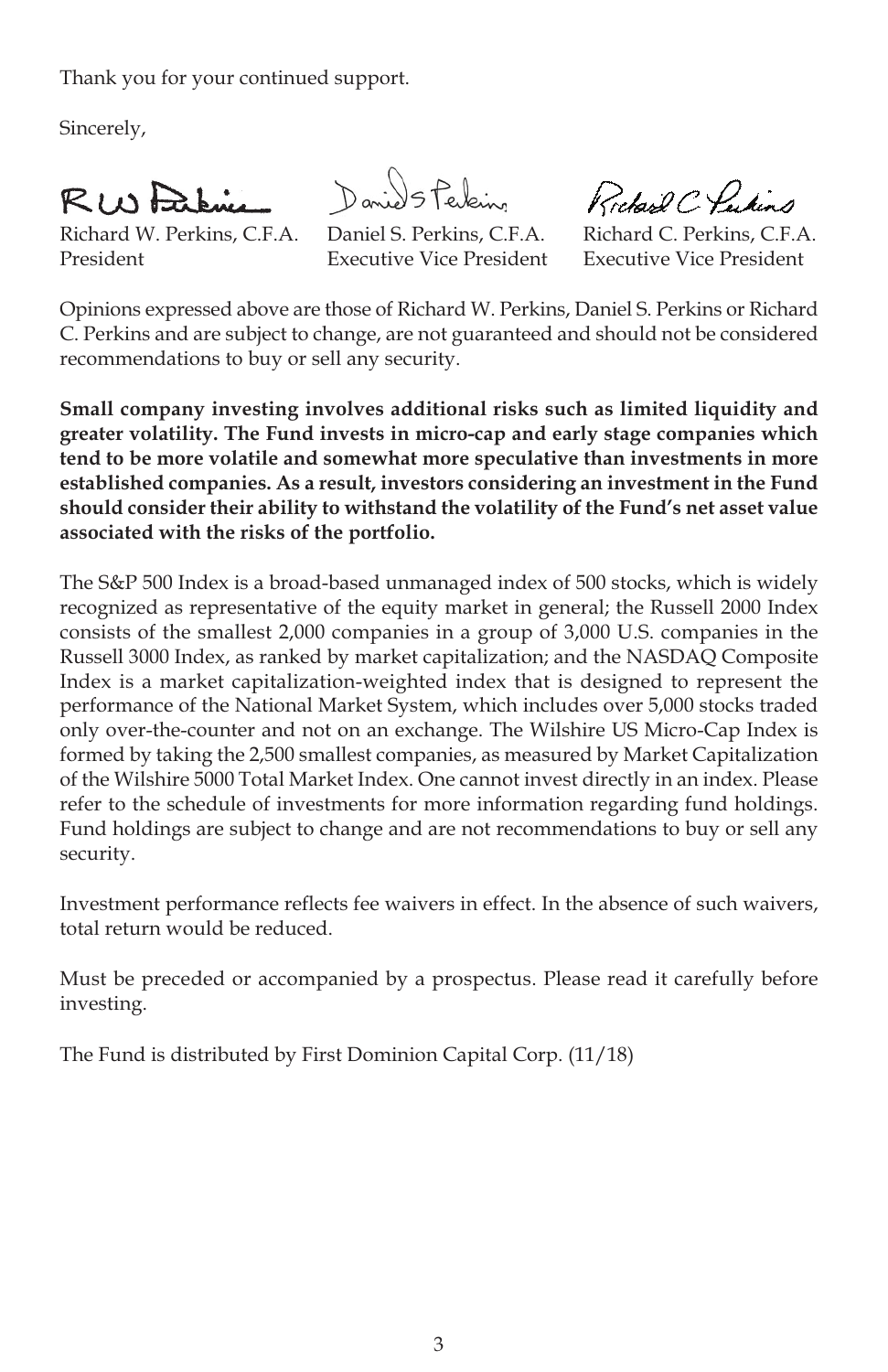#### **Important Disclosure Statement**

*The Fund's prospectus contains important information about the Fund's investment objectives, potential risks, management fees, charges and expenses, and other information and should be read and considered carefully before investing. The Fund's past performance does not guarantee future results. The investment return and principal value of an investment in the Fund will fluctuate so that an investor's shares, when redeemed, may be worth more or less than their original cost. You may obtain a current copy of the Fund's prospectus by calling 1-800-673-0550. Distributed by First Dominion Capital Corp., Richmond, VA.*

*Current performance of the Fund may be lower or higher than the performance quoted. Performance data current to the most recent month end may be obtained by calling 1-800- 673-0550. Information provided with respect to the Fund's Portfolio Holdings, Sector Weightings, Number of Holdings and Expense Ratios are as of September 30, 2018 and are subject to change at any time.*

*Stated performance in the Fund was achieved at some or all points during the period by Perkins Capital Management, Inc. ("Perkins"), the investment advisor to the Fund. Perkins waived or reimbursed part of the Fund's total expenses. Had Perkins not waived or reimbursed expenses of the Fund, the Fund's performance would have been lower.*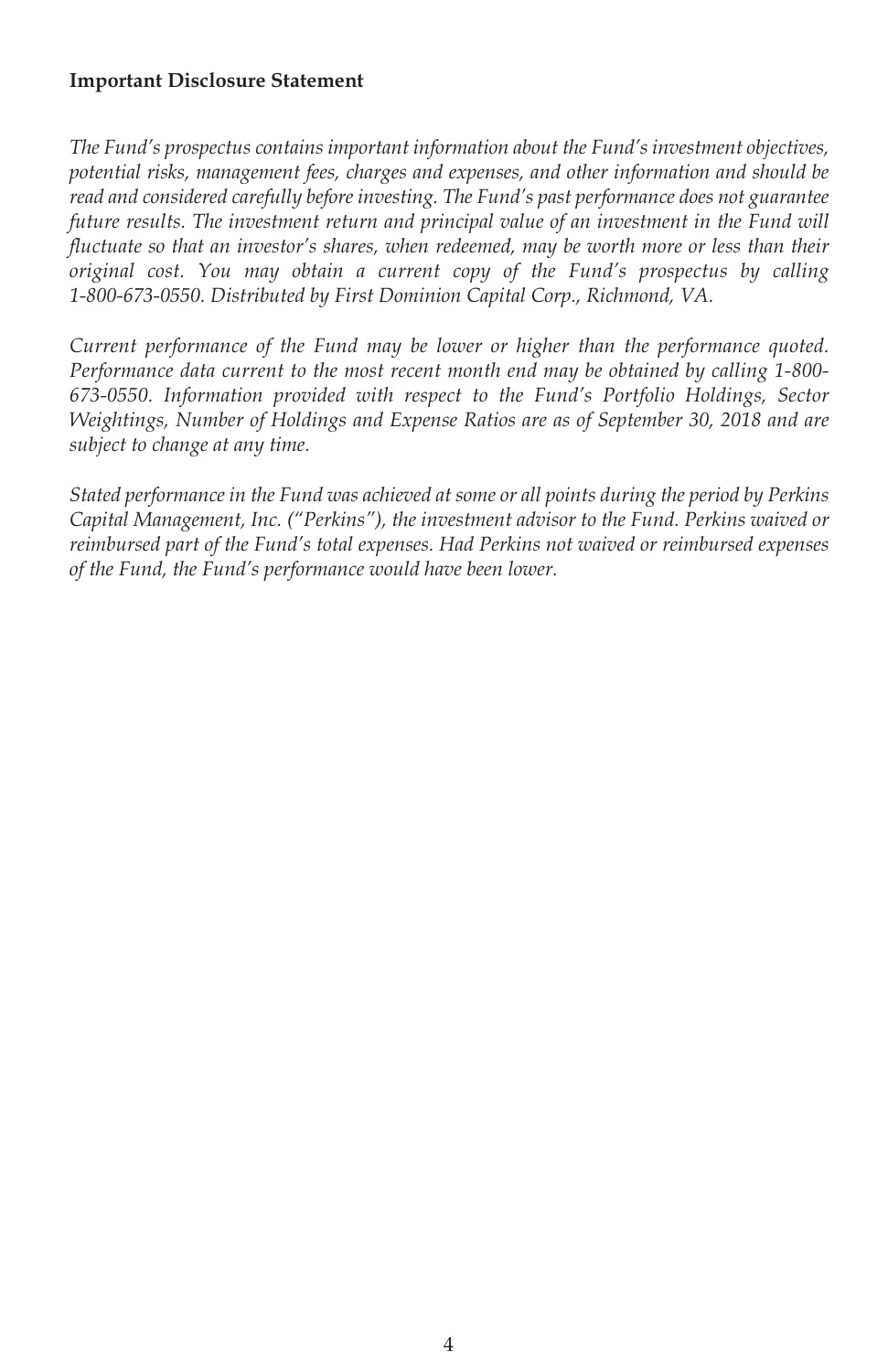## **Perkins Discovery Fund Portfolio Composition as of September 30, 2018 (unaudited)**

| <b>Holdings by Industry/Asset Class</b> | % of Net Assets |
|-----------------------------------------|-----------------|
| <b>Common Stocks:</b>                   |                 |
| <b>Communication Services</b>           | 2.46%           |
| Consumer Discretionary                  | 5.85%           |
| Food & Beverage Manufacturing           | 1.89%           |
| <b>Health Care Manufacturing</b>        | 9.17%           |
| Health Care Drugs/Services              | 17.84%          |
| <b>Health Care Supplies</b>             | 18.58%          |
| <b>Health Care Support</b>              | 10.64%          |
| Industrial                              | $3.52\%$        |
| Information Technology                  | 12.75%          |
| $Oil \& Gas$                            | $2.26\%$        |
| Pollution Control Equipment             | $0.60\%$        |
| Software Services                       | 4.22%           |
| <b>Short Term Investment</b>            | 10.01%          |
|                                         | 99.79%          |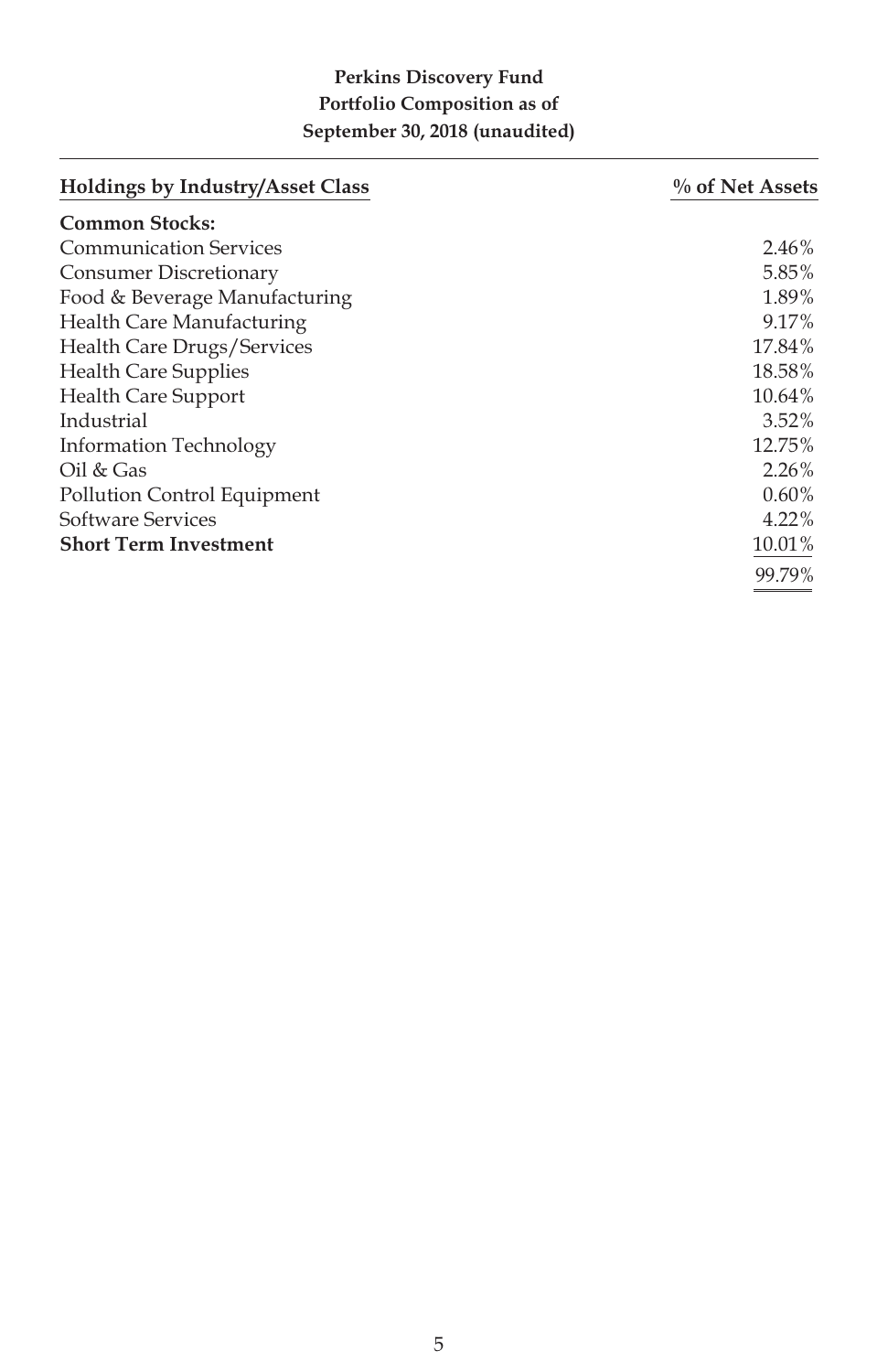## **PERKINS DISCOVERY FUND SCHEDULE OF INVESTMENTS September 30, 2018 (unaudited)**

|                                                  |         | Fair          |
|--------------------------------------------------|---------|---------------|
|                                                  | Shares  | Value         |
| <b>COMMON STOCKS - 89.78%</b>                    |         |               |
| <b>COMMUNICATION SERVICES - 2.46%</b>            |         |               |
| Parateum Corp.*                                  | 227,500 | \$<br>682,500 |
| <b>CONSUMER DISCRETIONARY - 5.85%</b>            |         |               |
| Duluth Holdings Inc.                             | 13,500  | 424,710       |
| Sportsman's Warehouse Holdings, Inc.*            | 107,000 | 625,950       |
| The Tile Shop Holdings, Inc.                     | 80,000  | 572,000       |
|                                                  |         | 1,622,660     |
| <b>FOOD &amp; BEVERAGE MANUFACTURING - 1.89%</b> |         |               |
| Craft Brew Alliance, Inc.*                       | 32,000  | 523,200       |
| <b>HEALTH CARE MANUFACTURING - 9.17%</b>         |         |               |
| AtriCure, Inc.*                                  | 25,000  | 875,750       |
| Cardiovascular Systems, Inc.*                    | 25,000  | 978,500       |
| Fluidigm Corp.*                                  | 92,000  | 689,080       |
|                                                  |         | 2,543,330     |
| <b>HEALTH CARE DRUGS/SERVICES - 17.84%</b>       |         |               |
| ANI Pharmaceuticals, Inc.*                       | 7,900   | 446,666       |
| Assertio Therapeutics, Inc.*                     | 70,000  | 411,600       |
| BioScrip, Inc.*                                  | 200,000 | 620,000       |
| Champions Oncology, Inc.*                        | 84,000  | 1,467,480     |
| NeoGenomics, Inc.*                               | 50,000  | 767,500       |
| Veracyte, Inc.*                                  | 55,000  | 525,250       |
| Vericel Corp.*                                   | 50,000  | 707,500       |
|                                                  |         | 4,945,996     |
| <b>HEALTH CARE SUPPLIES - 18.58%</b>             |         |               |
| Antares Pharma, Inc.*                            | 200,000 | 672,000       |
| AxoGen, Inc.*                                    | 32,500  | 1,197,625     |
| BioLife Solutions, Inc.*                         | 25,000  | 437,500       |
| Bovie Medical Corp.*                             | 115,000 | 816,500       |
| Cryoport, Inc.*                                  | 22,500  | 288,225       |
| IRIDEX Corp.*                                    | 69,375  | 440,531       |
| Sensus Healthcare, Inc.*                         | 85,000  | 712,300       |
| ViewRay Inc.*                                    | 62,500  | 585,000       |
|                                                  |         | 5,149,681     |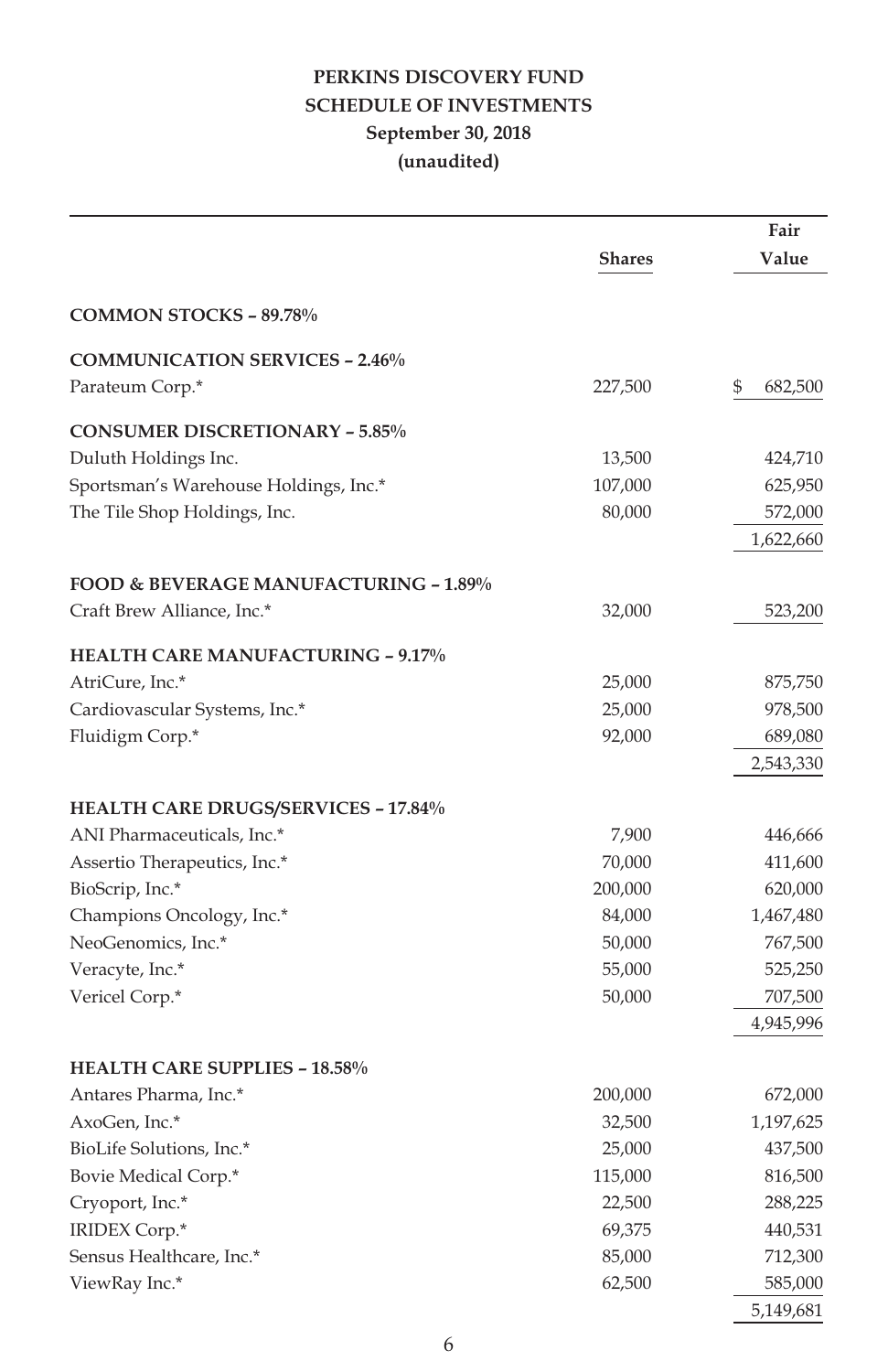## **PERKINS DISCOVERY FUND SCHEDULE OF INVESTMENTS – continued September 30, 2018 (unaudited)**

|                                            |               | Fair          |
|--------------------------------------------|---------------|---------------|
|                                            | <b>Shares</b> | Value         |
| <b>HEALTH CARE SUPPORT - 10.64%</b>        |               |               |
| BioTelemetry, Inc.*                        | 15,000        | \$<br>966,750 |
| CareDx, Inc.*                              | 33,000        | 952,050       |
| Natera, Inc.*                              | 21,000        | 502,740       |
| Rockwell Medical, Inc.*                    | 125,000       | 527,500       |
|                                            |               | 2,949,040     |
| <b>INDUSTRIAL - 3.52%</b>                  |               |               |
| Capstone Turbine Corp.*                    | 420,000       | 420,000       |
| Echo Global Logistics, Inc.*               | 18,000        | 557,100       |
|                                            |               | 977,100       |
| <b>INFORMATION TECHNOLOGY - 12.75%</b>     |               |               |
| Airgain, Inc.*                             | 49,000        | 643,860       |
| Cyberoptics Corp.*                         | 32,500        | 656,500       |
| Perficient, Inc.*                          | 19,000        | 506,350       |
| Quantenna Communications, Inc.*            | 36,500        | 673,425       |
| Rubicon Project, Inc.*                     | 198,000       | 712,800       |
| USA Technologies, Inc.*                    | 47,500        | 342,000       |
|                                            |               | 3,534,935     |
| OIL & GAS - 2.26%                          |               |               |
| Profire Energy Inc.*                       | 54,000        | 172,260       |
| Ring Energy, Inc.*                         | 10,000        | 99,100        |
| SRC Energy, Inc.*                          | 40,000        | 355,600       |
|                                            |               | 626,960       |
| <b>POLLUTION CONTROL EQUIPMENT - 0.60%</b> |               |               |
| LiqTech International, Inc.*               | 100,000       | 166,000       |
| <b>SOFTWARE SERVICES - 4.22%</b>           |               |               |
| Asure Software, Inc.*                      | 27,000        | 335,340       |
| ePlus, Inc.*                               | 9,000         | 834,300       |
|                                            |               | 1,169,640     |
| TOTAL COMMON STOCKS - 89.78%               |               |               |
| (Cost: \$17,024,308)                       |               | 24,891,042    |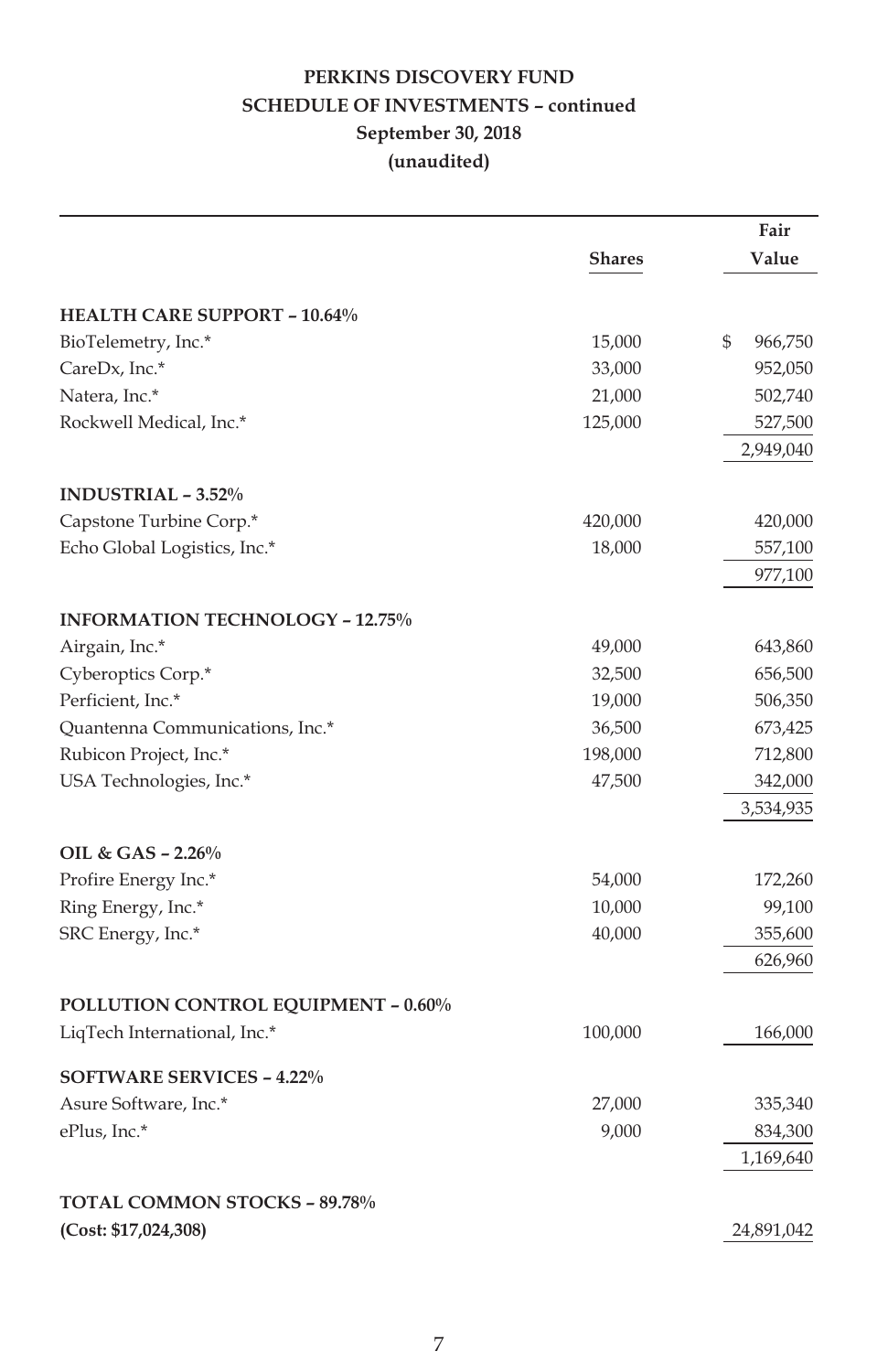## **PERKINS DISCOVERY FUND SCHEDULE OF INVESTMENTS – continued September 30, 2018 (unaudited)**

|                                                  |               | Fair         |
|--------------------------------------------------|---------------|--------------|
|                                                  | <b>Shares</b> | Value        |
|                                                  |               |              |
| <b>SHORT TERM INVESTMENT - 10.01%</b>            |               |              |
| Fidelity Investments Money Market Fund 1.95%**   |               |              |
| (Cost: \$2,773,802)                              | 2,773,802     | \$2,773,802  |
| <b>TOTAL INVESTMENTS - 99.79%</b>                |               |              |
| (Cost: \$19,798,110)                             |               | 27,664,844   |
| Other assets, net of liabilities – 0.21%         |               | 59,049       |
| <b>NET ASSETS - 100.00%</b>                      |               | \$27,723,893 |
| *Non-Income producing                            |               |              |
| **Effective 7-day yield as of September 30, 2018 |               |              |
| See Notes to Financial Statements                |               |              |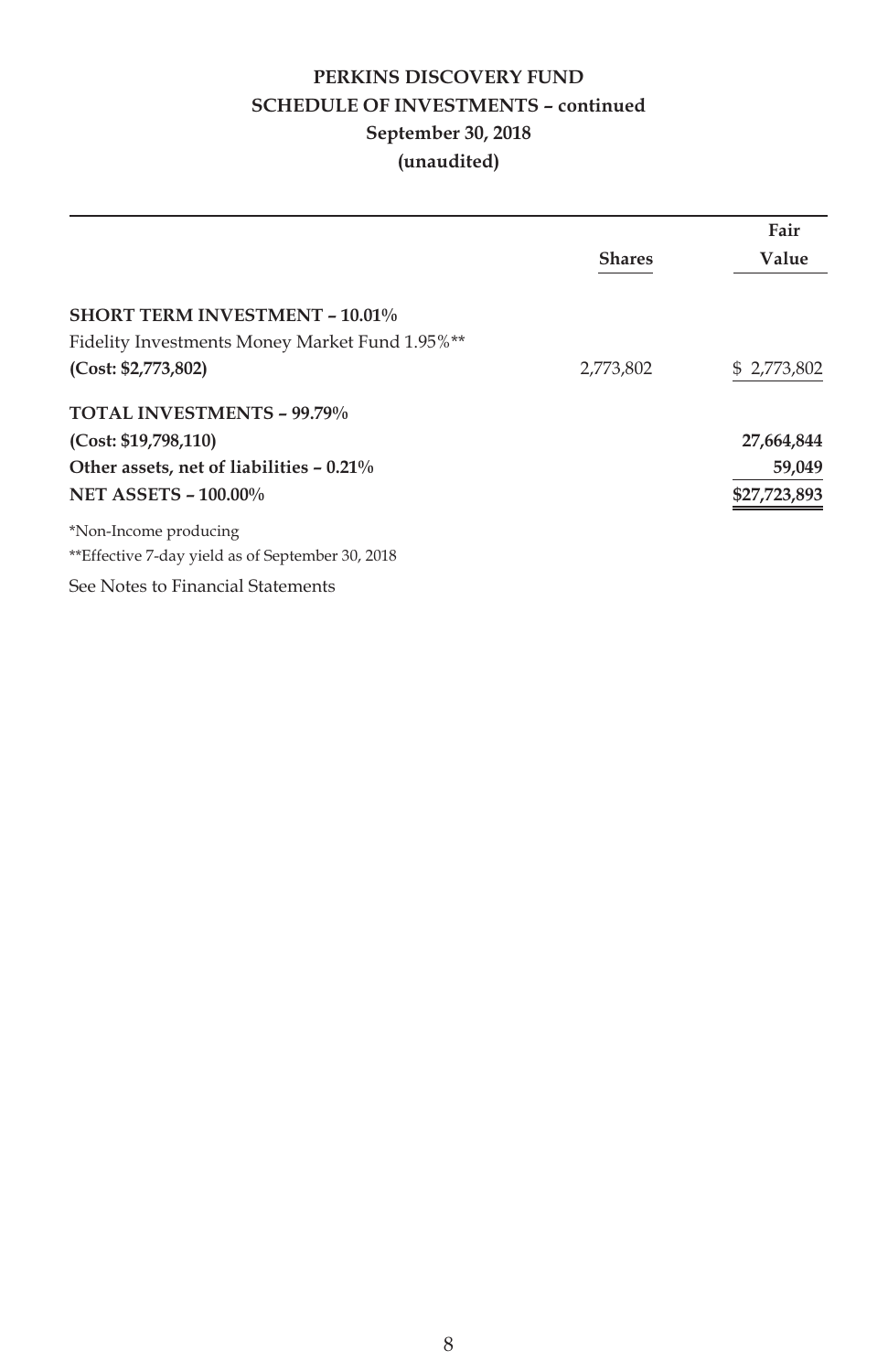## **PERKINS DISCOVERY FUND STATEMENT OF ASSETS AND LIABILITIES September 30, 2018 (unaudited)**

| <b>ASSETS</b>                                                         |                        |
|-----------------------------------------------------------------------|------------------------|
| Investments at fair value (identified cost of \$19,798,110) (Note 1)  | \$27,664,844           |
| Receivable for capital stock sold                                     | 87,760                 |
| Dividends and interest receivable                                     | 3,678                  |
| Prepaid expenses                                                      | 24,488                 |
| <b>TOTAL ASSETS</b>                                                   | 27,780,770             |
| <b>LIABILITIES</b>                                                    |                        |
| Payable for capital stock purchased                                   | 5,892                  |
| Accrued advisory fees                                                 | 8,416                  |
| Accrued 12b-1 fees                                                    | 29,418                 |
| Accrued accounting fees                                               | 139                    |
| Accrued professional fees                                             | 8,544                  |
| Other accrued expenses                                                | 4,468                  |
| <b>TOTAL LIABILITIES</b>                                              | 56,877                 |
| <b>NET ASSETS</b>                                                     | \$27,723,893           |
| <b>Net Assets Consist of:</b>                                         |                        |
| Paid-in capital                                                       | \$19,290,874           |
| Accumulated undistributed net investment income (loss)                | (205, 894)             |
| Accumulated net realized gain (loss) on investments                   | 772,179                |
| Net unrealized appreciation (depreciation) of investments             | 7,866,734              |
| <b>Net Assets</b>                                                     | \$27,723,893           |
| <b>NET ASSET VALUE PER SHARE</b>                                      |                        |
| <b>Investor Class Shares:</b>                                         |                        |
| <b>Net Assets</b>                                                     | \$27,723,893           |
| Shares Outstanding (unlimited number of shares of beneficial interest |                        |
| authorized without par value)                                         | 472,240                |
| Net Asset Value and Offering Price Per Share                          | 58.71<br>\$            |
| Redemption Price Per Share*                                           | $\mathcal{S}$<br>58.12 |

\* Redemption Price includes fee of 1% per share on the proceeds redeemed within 45 days of purchase.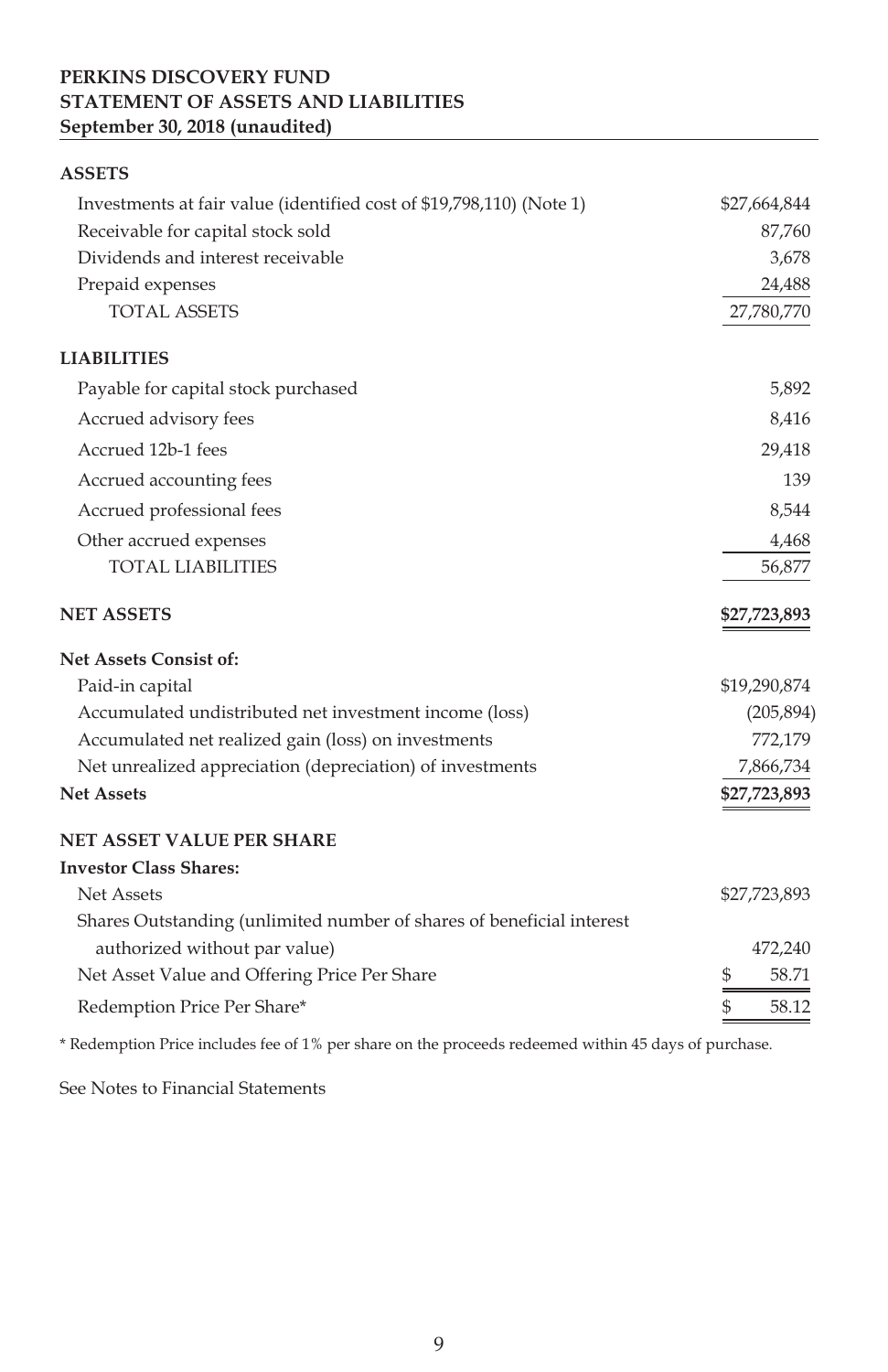## **PERKINS DISCOVERY FUND STATEMENT OF OPERATIONS Six months ended September 30, 2018 (unaudited)**

#### **INVESTMENT INCOME**

| Dividend                                                 | \$<br>4,075 |
|----------------------------------------------------------|-------------|
| Interest                                                 | 16,500      |
| Total investment income                                  | 20,575      |
| <b>EXPENSES</b>                                          |             |
| Investment management fees (Note 2)                      | 83,699      |
| 12b-1 fees (Note 2)                                      | 20,925      |
| Recordkeeping and administrative services (Note 2)       | 9,309       |
| Accounting fees (Note 2)                                 | 11,023      |
| Custody fees                                             | 1,606       |
| Transfer agent fees (Note 2)                             | 6,450       |
| Professional fees                                        | 17,909      |
| Filing and registration fees                             | 8,381       |
| <b>Trustee fees</b>                                      | 3,374       |
| Compliance fees                                          | 3,468       |
| Shareholder reports                                      | 7,585       |
| Shareholder servicing                                    | 2,112       |
| Insurance                                                | 2,128       |
| Other                                                    | 7,459       |
| Total expenses                                           | 185,428     |
| Net investment income (loss)                             | (164, 853)  |
| REALIZED AND UNREALIZED GAIN (LOSS) ON INVESTMENTS       |             |
| Net realized gain (loss) on investments                  | 662,253     |
| Net increase (decrease) in unrealized appreciation       |             |
| (depreciation) of investments                            | 4,307,283   |
| Net realized and unrealized gain (loss) on investments   | 4,969,536   |
| <b>INCREASE (DECREASE) IN NET ASSETS FROM OPERATIONS</b> | \$4,804,683 |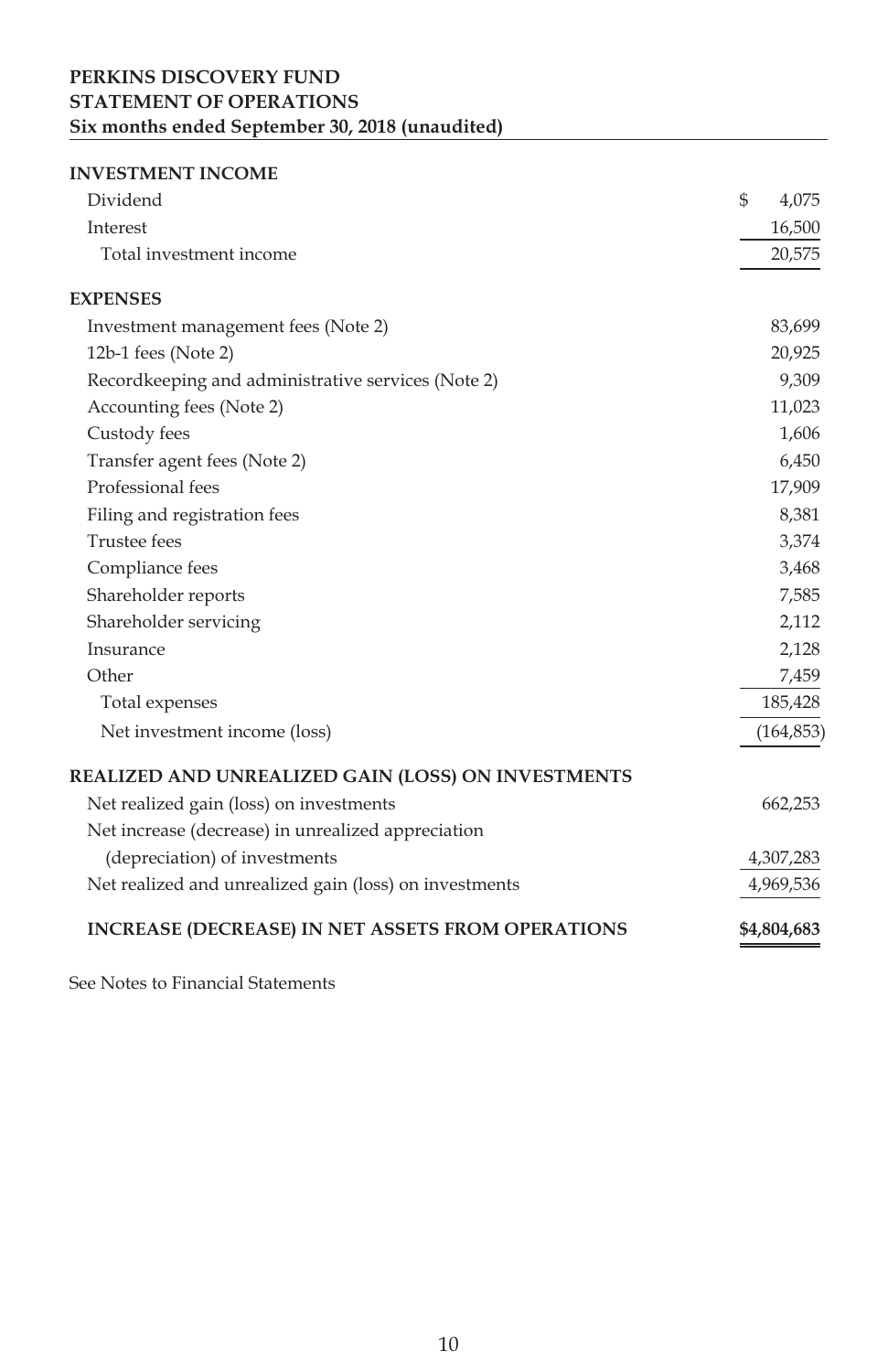### **PERKINS DISCOVERY FUND STATEMENTS OF CHANGES IN NET ASSETS**

|                                                    | Six months ended   |                |
|----------------------------------------------------|--------------------|----------------|
|                                                    | September 30, 2018 | Year ended     |
|                                                    | (unaudited)        | March 31, 2018 |
| Increase (decrease) in Net Assets                  |                    |                |
| <b>OPERATIONS</b>                                  |                    |                |
| Net investment income (loss)                       | \$<br>(164, 853)   | \$(164, 675)   |
| Net realized gain (loss) on investments            | 662,253            | 1,035,115      |
| Net increase (decrease) in unrealized appreciation |                    |                |
| (depreciation) of investments                      | 4,307,283          | 477,391        |
| Increase (decrease) in net assets from operations  | 4,804,683          | 1,347,831      |
|                                                    |                    |                |
| <b>CAPITAL STOCK TRANSACTIONS (NOTE 5)</b>         |                    |                |
| Shares sold                                        | 20,210,092         | 66,127         |
| Shares redeemed                                    | (4,040,509)        | (1,105,473)    |
| Increase (decrease) in net assets from             |                    |                |
| capital stock transactions                         | 16,169,583         | (1,039,346)    |
|                                                    |                    |                |
| <b>NET ASSETS</b>                                  |                    |                |
| Increase (decrease) during period                  | 20,974,266         | 308,485        |
| Beginning of period                                | 6,749,627          | 6,441,142      |
| End of period*                                     | \$27,723,893       | \$6,749,627    |
| * Includes undistributed net investment            |                    |                |
| income (loss) of:                                  | (205, 894)<br>Ж    | (41,041        |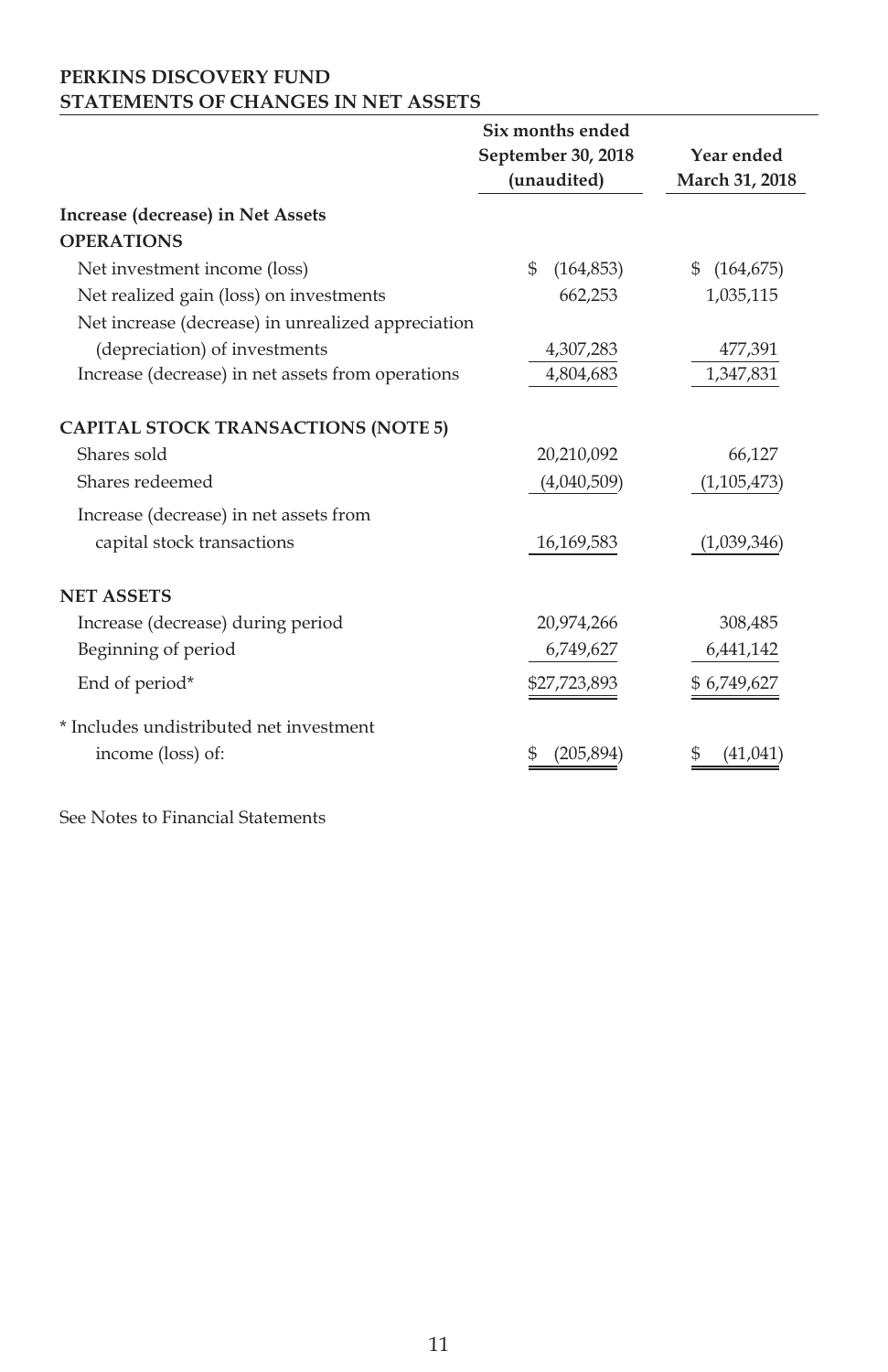#### **PERKINS DISCOVERY FUND FINANCIAL HIGHLIGHTS SELECTED PER SHARE DATA THROUGHOUT EACH PERIOD**

|                                                                                | Six months         |             |             |                      |            |             |
|--------------------------------------------------------------------------------|--------------------|-------------|-------------|----------------------|------------|-------------|
|                                                                                | ended              |             |             |                      |            |             |
|                                                                                | September 30, 2018 |             |             | Year Ended March 31, |            |             |
|                                                                                | (unaudited)        | 2018        | 2017        | 2016                 | 2015       | 2014        |
| Net asset value,<br>beginning of period                                        | 40.73<br>\$        | \$<br>33.39 | 27.52<br>\$ | \$<br>37.54          | \$38.98    | \$<br>30.23 |
| <b>Investment activities</b><br>Net investment<br>income (loss) <sup>(1)</sup> | (0.53)             | (0.90)      | (0.75)      | (0.67)               | (0.71)     | (0.62)      |
| Net realized and<br>unrealized gain (loss)<br>on investments                   |                    |             |             |                      |            |             |
|                                                                                | 18.51              | 8.24        | 6.62        | (9.35)               | (0.73)     | 9.37        |
| <b>Total from investment</b><br>activities                                     | 17.98              | 7.34        | 5.87        | (10.02)              | (1.44)     | 8.75        |
| Paid-in capital from<br>redemption fees                                        |                    |             |             | (2)                  |            |             |
| Net asset value,                                                               |                    |             |             |                      |            |             |
| end of period                                                                  | 58.71              | 40.73       | 33.39<br>\$ | 27.52<br>\$          | 37.54<br>S | 38.98<br>\$ |
| <b>Total Return</b>                                                            | 44.15%**           | 21.98%      | 21.33%      | $(26.69\%)$          | $(3.69\%)$ | 28.94%      |
| Ratios/Supplemental Data                                                       |                    |             |             |                      |            |             |
| Ratio to average net assets                                                    |                    |             |             |                      |            |             |
| Expenses, gross                                                                | $2.22\%$ *         | 3.38%       | 3.31%       | 3.27%                | 2.84%      | 2.83%       |
| Expenses, net of                                                               |                    |             |             |                      |            |             |
| waiver (Note 2)                                                                | $2.22\%*$          | 2.50%       | 2.42%       | 2.25%                | 2.16%      | 2.00%       |
| Net investment                                                                 |                    |             |             |                      |            |             |
| income (loss)                                                                  | $(1.97\%)*$        | $(2.41\%)$  | $(2.29\%)$  | $(2.01\%)$           | $(1.96\%)$ | $(1.81\%)$  |
| Portfolio turnover rate                                                        | 12.78%**           | 10.43%      | 17.80%      | 2.20%                | 21.13%     | 23.98%      |
| Net assets, end of                                                             |                    |             |             |                      |            |             |
| period (000's)                                                                 | \$27,724           | 6,750<br>\$ | \$<br>6,441 | 6,178<br>\$          | \$9,619    | \$12,602    |

(1) Per share amounts calculated using the average shares outstanding during the period.

(2) Less than \$0.01 per share.

\* Annualized

\*\* Not annualized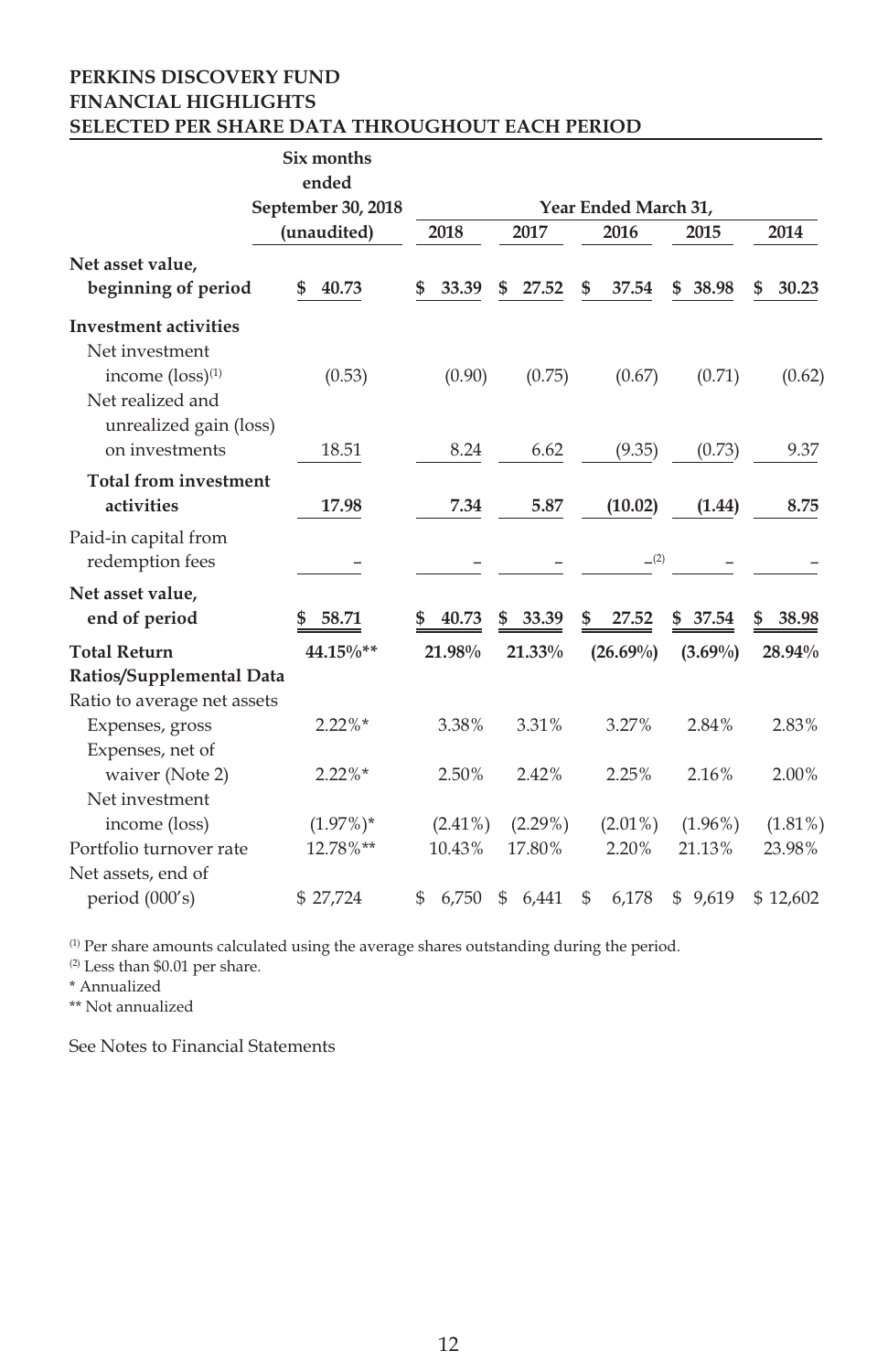## **NOTE 1 – ORGANIZATION AND SIGNIFICANT ACCOUNTING POLICIES**

The Perkins Discovery Fund (the "Fund") is a diversified series of the World Funds Trust ("WFT"), which is registered under The Investment Company Act of 1940, as amended (the "1940 Act"), as an open-end management company. WFT was organized as a Delaware statutory trust on April 9, 2007. The Fund was established on April 9, 1998 as a series of Professionally Managed Portfolios. On October 26, 2012, the Fund reorganized as a separate series of WFT.

The Fund's objective is to seek long-term capital appreciation.

The following is a summary of significant accounting policies consistently followed by the Fund. The policies are in conformity with accounting principles generally accepted in the United States of America ("GAAP"). The Fund follows the investment company accounting and reporting guidance of the Financial Accounting Standards Board ("FASB") Accounting Standard Codification Topic 946 "Financial Services – Investment Companies".

#### **Security Valuation**

The Fund's securities are valued at current market prices. Investments in securities traded on the national securities exchanges or included in the NASDAQ National Market System are valued at the last reported sale price. Other securities traded in the over-the-counter market and listed securities for which no sales are reported on a given date are valued at the last reported bid price. Short-term debt securities (less than 60 days to maturity) are valued at their fair value using amortized cost. Other assets for which market prices are not readily available are valued at their fair value as determined in good faith under procedures set by WFT's Board of Trustees (the "Board"). Generally, trading in corporate bonds, U.S. government securities and money market instruments is substantially completed each day at various times before the scheduled close of the New York Stock Exchange. The value of these securities used in computing the net asset value ("NAV") is determined as of such times.

The Fund has a policy that contemplates the use of fair value pricing to determine the net asset value ("NAV") per share of the Fund when market prices are unavailable as well as under special circumstances, such as: (i) if the primary market for a portfolio security suspends or limits trading or price movements of the security; and (ii) when an event occurs after the close of the exchange on which a portfolio security is principally traded that is likely to have changed the value of the security. Since most of the Fund's investments are traded on U.S. securities exchanges, it is anticipated that the use of fair value pricing will be limited.

When the Fund uses fair value pricing to determine the NAV per share of the Fund, securities will not be priced on the basis of quotations from the primary market in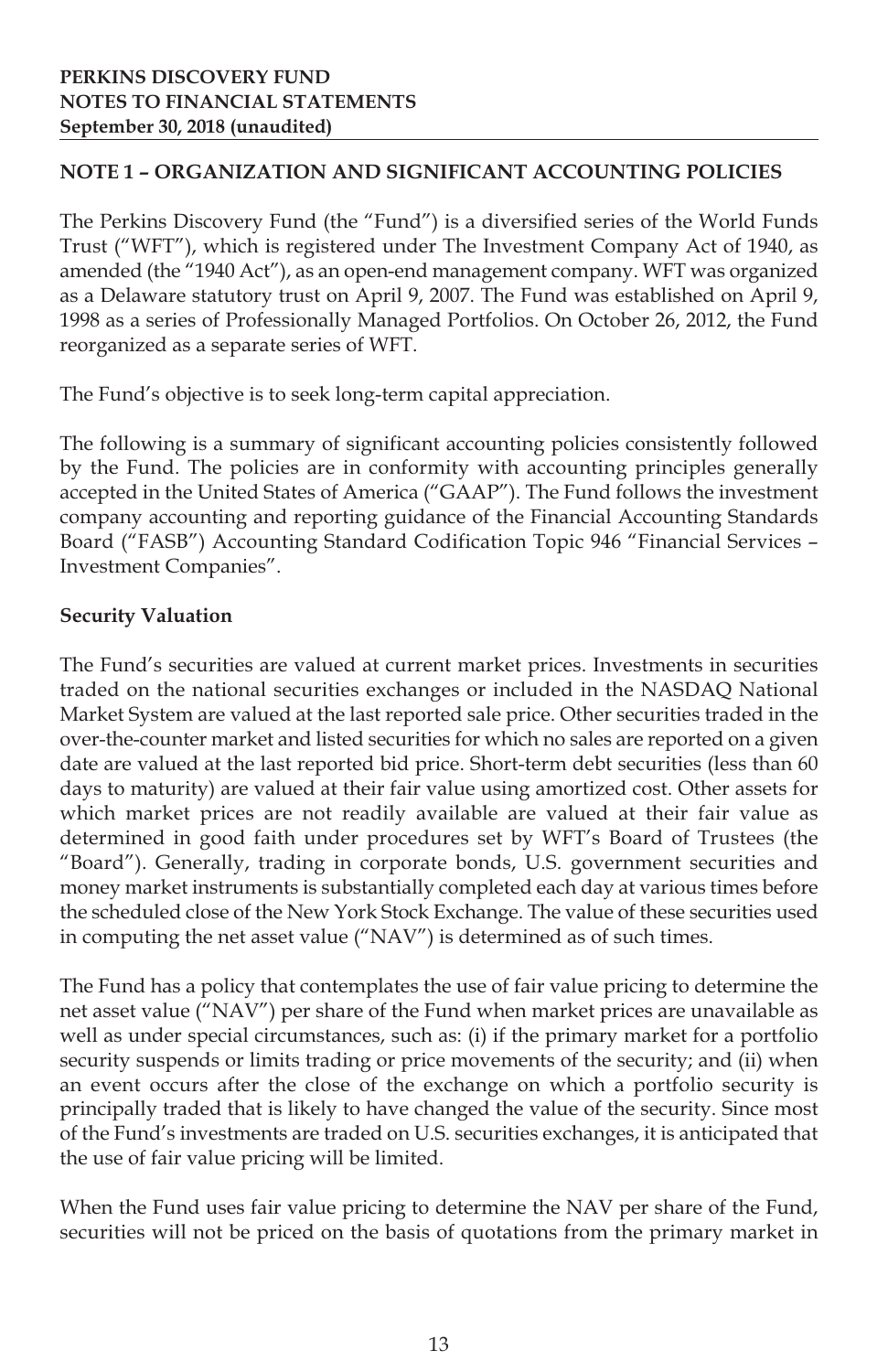#### **PERKINS DISCOVERY FUND NOTES TO FINANCIAL STATEMENTS – continued September 30, 2018 (unaudited)**

which they are traded, but rather may be priced by another method that the Board believes accurately reflects fair value. Any method used will be approved by the Board and results will be monitored to evaluate accuracy. The Fund's policy is intended to result in a calculation of the Fund's NAV that fairly reflects security values as of the time of pricing.

The Fund has adopted fair valuation accounting standards that establish an authoritative definition of fair value and set out a hierarchy for measuring fair value. These standards require additional disclosures about the various inputs used to develop the measurements of fair value. These inputs are summarized in the three broad levels listed below.

Various inputs are used in determining the value of a Fund's investments. GAAP established a three-tier hierarchy of inputs to establish a classification of fair value measurements for disclosure purposes. Level 1 includes quoted prices in active markets for identical securities. Level 2 includes other significant observable market-based inputs (including quoted prices for similar securities, interest rates, prepayment speeds, credit risk, etc.). Level 3 includes significant unobservable inputs (including the Fund's own assumptions in determining fair value of investments).

The inputs or methodology used for valuing securities are not necessarily an indication of the risk associated with investing in those securities.

The following is a summary of the inputs used to value the Fund's investments as of September 30, 2018:

|                        |              | Level 2     |              |              |
|------------------------|--------------|-------------|--------------|--------------|
|                        |              | Other       | Level 3      |              |
|                        | Level 1      | Significant | Significant  |              |
|                        | Ouoted       | Observable  | Unobservable |              |
|                        | Prices       | Inputs      | Inputs       | Total        |
| Common Stocks          | \$24,891,042 | $S-$        | \$–          | \$24,891,042 |
| Short-term Investments | 2,773,802    |             |              | 2,773,802    |
|                        | \$27,664,844 | <u>\$-</u>  | \$–          | \$27,664,844 |

Refer to the Fund's Schedule of Investments for a listing of the securities by type and industry.

There were no transfers into or out of any levels during the six months ended September 30, 2018. The Fund recognizes transfers between fair value hierarchy levels at the end of the reporting period. The Fund held no Level 3 securities at any time during the six months ended September 30, 2018.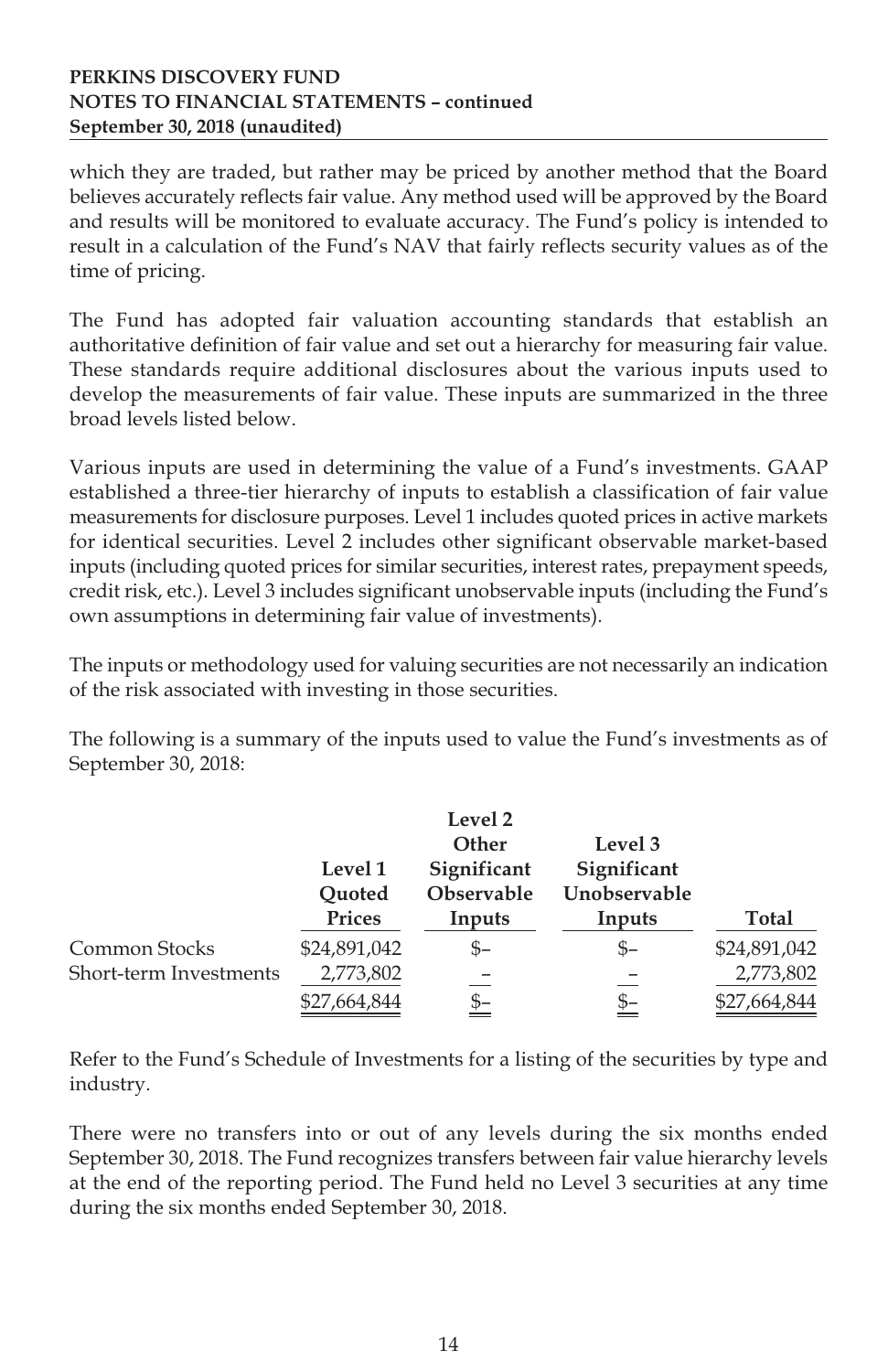## **Security Transactions and Income**

Security transactions are accounted for on the trade date. The cost of securities sold is determined generally on specific identification basis. Realized gains and losses from security transactions are determined on the basis of identified cost for book and tax purposes. Dividends are recorded on the ex-dividend date. Interest income is recorded on an accrual basis.

## **Cash and Cash Equivalents**

Cash and cash equivalents consist of overnight deposits with the custodian bank which earn interest at the current market rate.

## **Accounting Estimates**

In preparing financial statements in conformity with GAAP, management makes estimates and assumptions that affect the reported amounts of assets and liabilities at the date of the financial statements, as well as the reported amounts of revenues and expenses during the reporting period. Actual results could differ from those estimates.

## **Federal Income Taxes**

The Fund intends to comply with the requirements of the Internal Revenue Code applicable to regulated investment companies and to distribute all of its taxable income to its shareholders. The Fund also intends to distribute sufficient net investment income and net capital gains, if any, so that it will not be subject to excise tax on undistributed income and gains. Therefore, no federal income tax or excise provision is required.

Management has reviewed the Fund's tax positions for each of the open tax years (2016-2018) or expected to be taken in the Fund's 2019 tax returns and has concluded that no liability for unrecognized tax benefits should be recorded related to uncertain tax positions taken in the Fund's tax returns. The Fund has no examinations in progress and management is not aware of any tax positions for which it is reasonably possible that the total amounts of unrecognized tax benefits will significantly change.

## **Reclassification of Capital Accounts**

GAAP requires that certain components of net assets relating to permanent differences be reclassified between financial and tax reporting. For the six months ended September 30, 2018, there were no such reclassifications.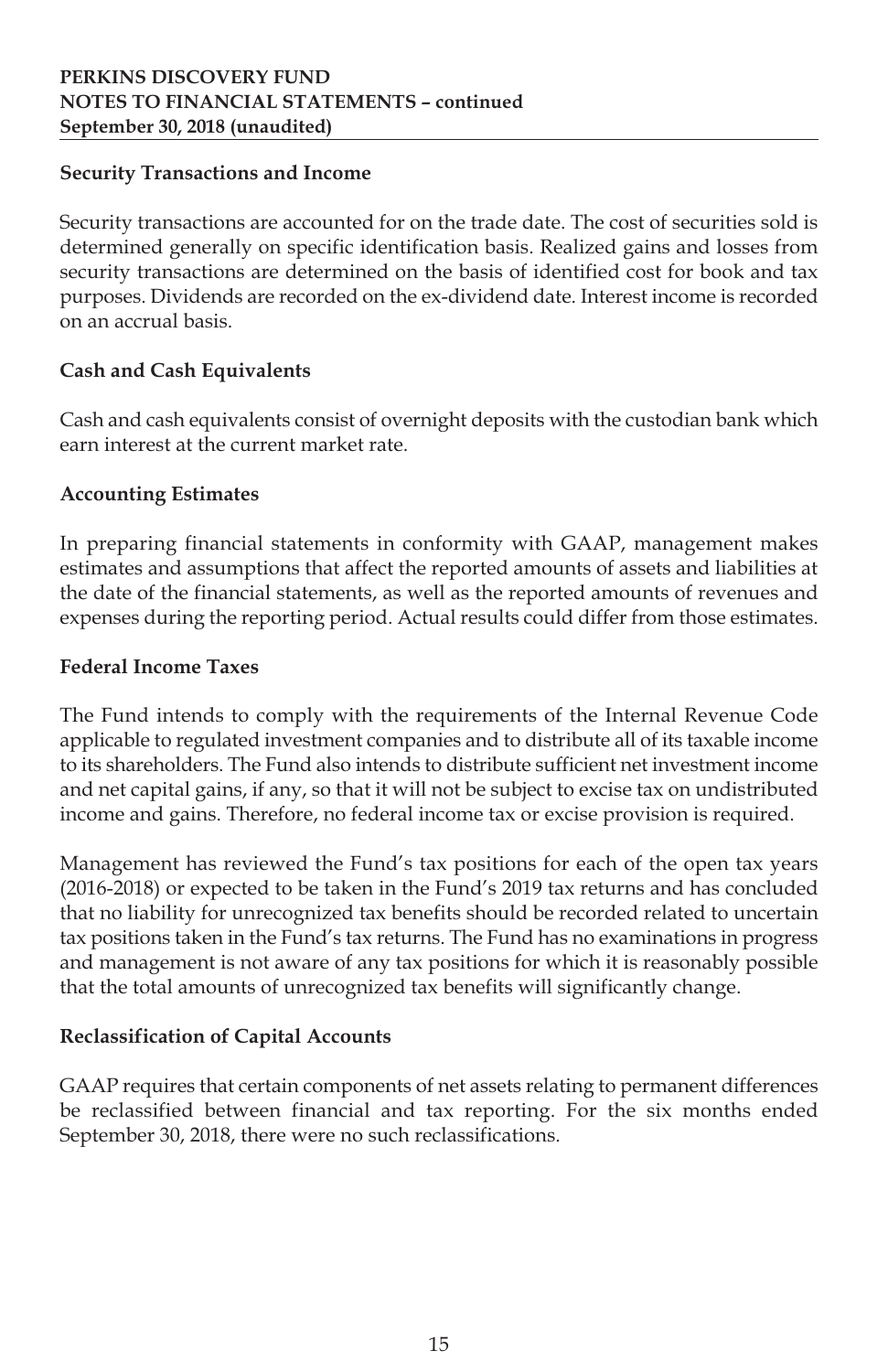## **NOTE 2 – INVESTMENT ADVISORY AND DISTRIBUTION AGREEMENTS AND OTHER TRANSACTIONS WITH AFFILIATES**

Pursuant to an Investment Advisory Agreement ("Agreement"), the Fund's investment advisor, Perkins Capital Management, Inc. ("Perkins"), provides investment services for an annual fee of 1.00% of average daily net assets of the Fund.

Perkins received and waived investment management fees and reimbursed expenses for the six months ended September 30, 2018 as follows:

| <b>Fee Earned</b> | <b>Fee Waived</b> | <b>Expenses Reimbursed</b> |
|-------------------|-------------------|----------------------------|
| \$83,699          |                   |                            |

Perkins has contractually agreed to reduce its fees and/or reimburse Fund expenses (excluding interest, expenses incurred under a plan of distribution adopted pursuant to Rule 12b-1 under the 1940 Act, taxes, acquired fund fees and expenses, brokerage commissions, dividend expenses on short sales and other expenditures which are capitalized in accordance with GAAP and other extraordinary expenses not incurred in the ordinary course of the Fund's business,) in order to limit Total Annual Fund Operating Expenses After Fee Waivers and/or Expense Reimbursements for shares of the Fund to 2.25% of the Fund's average net assets (the "Expense Cap"). The Expense Cap will remain in effect until at least July 31, 2019. The Agreement may be terminated at any time by the Board upon 60 days' notice to Perkins, or by Perkins with the consent of the Board. Each waiver or reimbursement of an expense by Perkins is subject to repayment by the Fund within three years following the date such waiver and/or reimbursement was made, provided that the Fund is able to make the repayment without exceeding the expense limitation in place at the time of the waiver or reimbursement and at the time the waiver or reimbursement is recouped.

The total amount of recoverable reimbursements for the Fund as of September 30, 2018, and expiration dates was as follows:

| Recoverable Reimbursements and Expiration Dates |          |          |           |  |
|-------------------------------------------------|----------|----------|-----------|--|
| 2019                                            | 2020     | 2021     | Total     |  |
| \$81,786                                        | \$61.169 | \$60,470 | \$203,425 |  |

The Fund has adopted a Distribution Plan in accordance with Rule 12b-1 under the 1940 Act. Pursuant to the Distribution Plan, the Fund compensates its principal underwriter, First Dominion Capital Corp. (the "Distributor"), for services rendered and expenses borne in connection with activities primarily intended to result in the sale of the Fund's shares (this compensation is commonly referred to as "12b-1 fees"). The Distribution Plan provides that the Fund will pay the annual rate of up to 0.25% of the average daily net assets of the Fund's shares for activities primarily intended to result in the sale of those shares.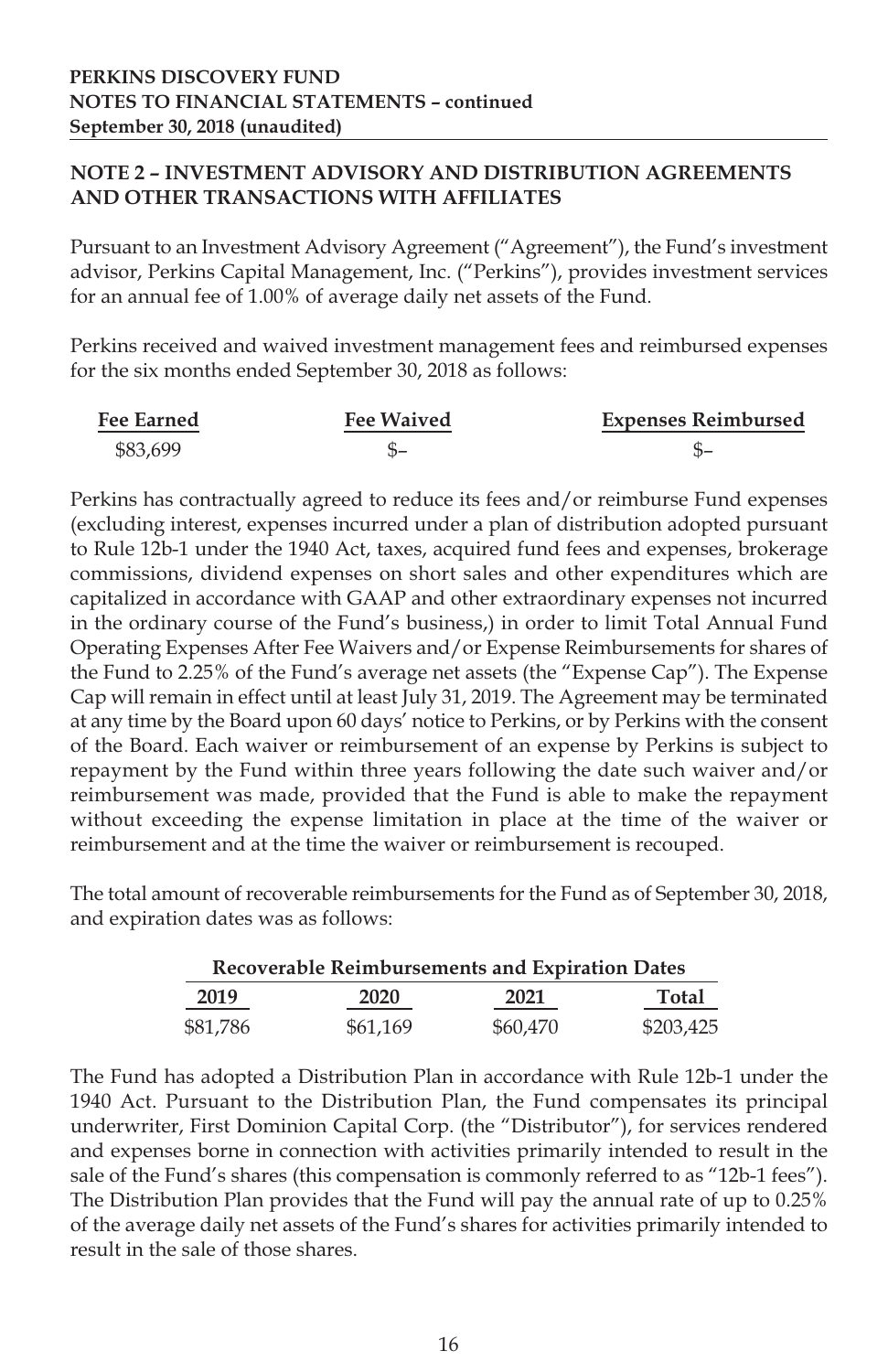### **PERKINS DISCOVERY FUND NOTES TO FINANCIAL STATEMENTS – continued September 30, 2018 (unaudited)**

The Fund has adopted a shareholder service plan. Under a shareholder services plan, the Fund may pay an authorized firm up to 0.25% on an annualized basis of average daily net assets attributable to its customers who are shareholders. For this fee, the authorized firms may provide a variety of services, such as: 1) receiving and processing shareholder orders; 2) performing the accounting for the shareholder's account; 3) maintaining retirement plan accounts; 4) answering questions and handling correspondence for individual accounts; 5) acting as the sole shareholder of record for individual shareholders; 6) issuing shareholder reports and transaction confirmations; 7) executing daily investment "sweep" functions; and 8) furnishing investment advisory services.

For the six months ended September 30, 2018, the following expenses were incurred:

| <b>Class</b> | <b>Type of Plan</b>  | <b>Fees Incurred</b> |  |
|--------------|----------------------|----------------------|--|
| Investor     | $12h-1$              | \$20,925             |  |
| Investor     | Shareholder Services | \$ 2.112             |  |

First Dominion Capital Corp. ("FDCC") acts as the Fund's principal underwriter and distributor in the continuous public offering of the Fund's shares. For the six months ended September 30, 2018, FDCC received no commissions or underwriting fees from the sale of the Fund's shares.

Commonwealth Fund Services, Inc. ("CFS"), acts as the Fund's administrator, transfer and dividend disbursing agent and accounting agent. As administrator, CFS provides shareholder, recordkeeping, administrative and blue-sky filing services. For the six months ended September 30, 2018, the following fees were earned:

| Record Keeping & |                       |                         |
|------------------|-----------------------|-------------------------|
| Administration   | <b>Transfer Agent</b> | <b>Accounting Agent</b> |
| \$9,309          | \$6.450               | \$11,023                |

Certain officers of the Trust are also officers and/or directors of FDCC and CFS. Additionally, Practus<sup>TM</sup> LLP serves as legal counsel to the Trust. John H. Lively, Secretary of the Trust, is Managing Partner of Practus™ LLP. Mr. Lively receives no special compensation from the Trust or the Fund for serving as an officer of the Trust.

#### **NOTE 3 – INVESTMENTS**

The costs of purchases and proceeds from the sales of securities other than short-term notes for the six months ended September 30, 2018, were as follows:

| <b>Purchases</b> | <b>Sales</b> |  |
|------------------|--------------|--|
| \$15,273,720     | \$1,917,494  |  |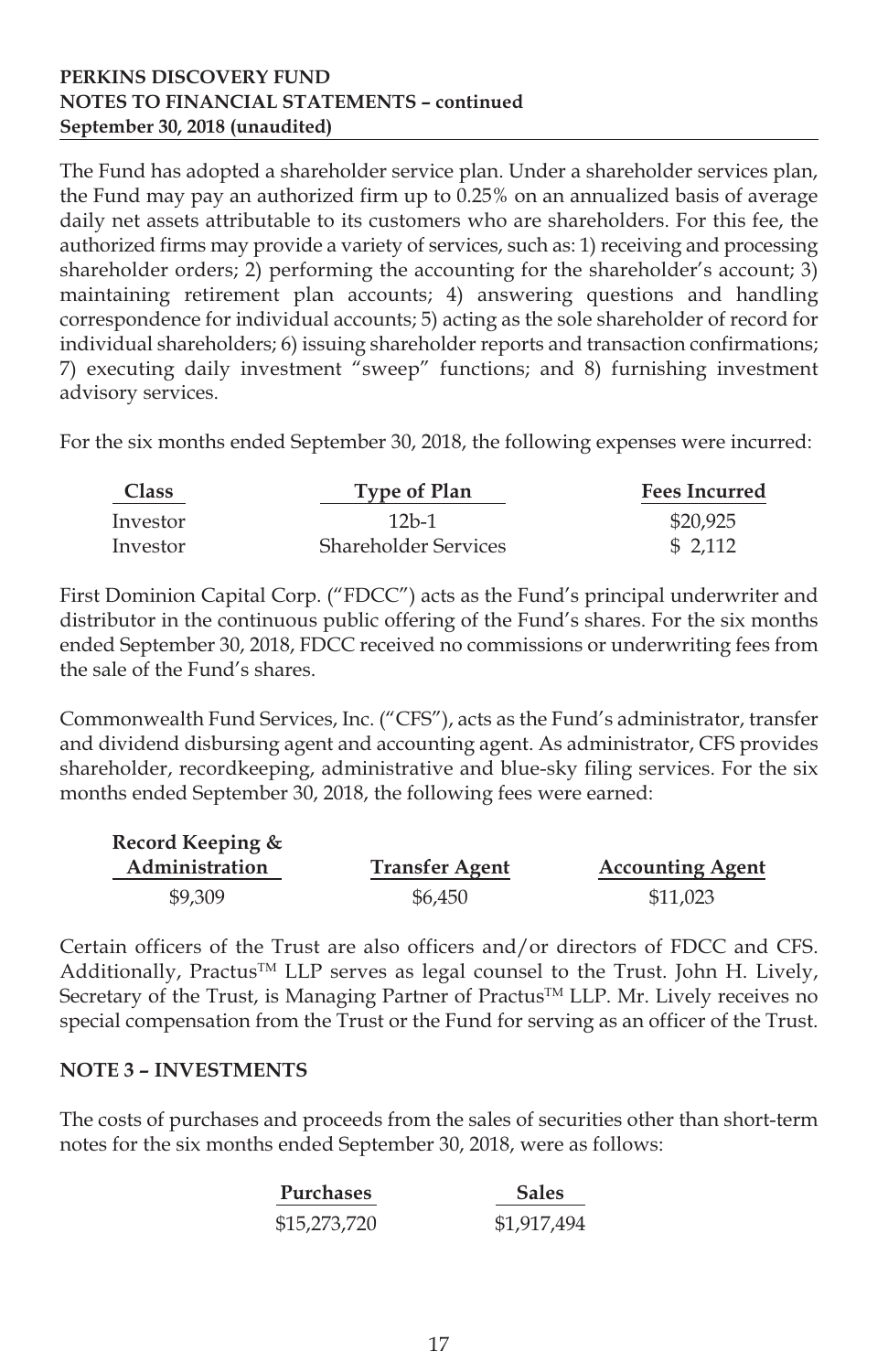## **NOTE 4 – DISTRIBUTIONS TO SHAREHOLDERS AND TAX COMPONENTS OF CAPITAL**

Distributions are determined on a tax basis and may differ from net investment income and realized capital gains for financial reporting purposes. Differences may be permanent or temporary. Permanent differences are reclassified among capital accounts in the financial statements to reflect their tax character. Temporary differences arise when certain items of income, expense, gain or loss are recognized in different periods for financial statement and tax purposes; these differences will reverse at some time in the future. Differences in classification may also result from the treatment of short-term gains as ordinary income for tax purposes.

During the six months ended September 30, 2018 and the year ended March 31, 2018, no distributions were paid.

As of September 30, 2018, the components of distributable earnings (accumulated loss) on a tax basis were as follows:

| Accumulated undistributed net investment income (loss)    | \$ (205,894) |
|-----------------------------------------------------------|--------------|
| Accumulated net realized gain (loss)                      | 772.179      |
| Net unrealized appreciation (depreciation) on investments | 7,866,734    |
|                                                           | \$8,433,019  |

Under the Regulated Investment Company Modernization Act of 2010 ("2010 Act"), net capital losses recognized after December 31, 2010, may be carried forward indefinitely, and their character is retained as short-term and/or long-term losses. Under the laws in effect prior to the 2010 Act, pre-enactment net capital losses were carried forward for eight years and treated as short-term losses. As a transition rule, the 2010 Act requires that post-enactment net capital losses be used before preenactment net capital losses.

Cost of securities for Federal Income tax purpose and the related tax-based net unrealized appreciation (depreciation) consists of:

|              | Gross        | Gross                  | <b>Total Unrealized</b> |
|--------------|--------------|------------------------|-------------------------|
|              | Unrealized   | Unrealized             | Appreciation            |
| Cost         | Appreciation | Depreciation           | (Depreciation)          |
| \$19,798,110 | \$8,862,437  | $\frac{$(995,703)}{2}$ | \$7,866,734             |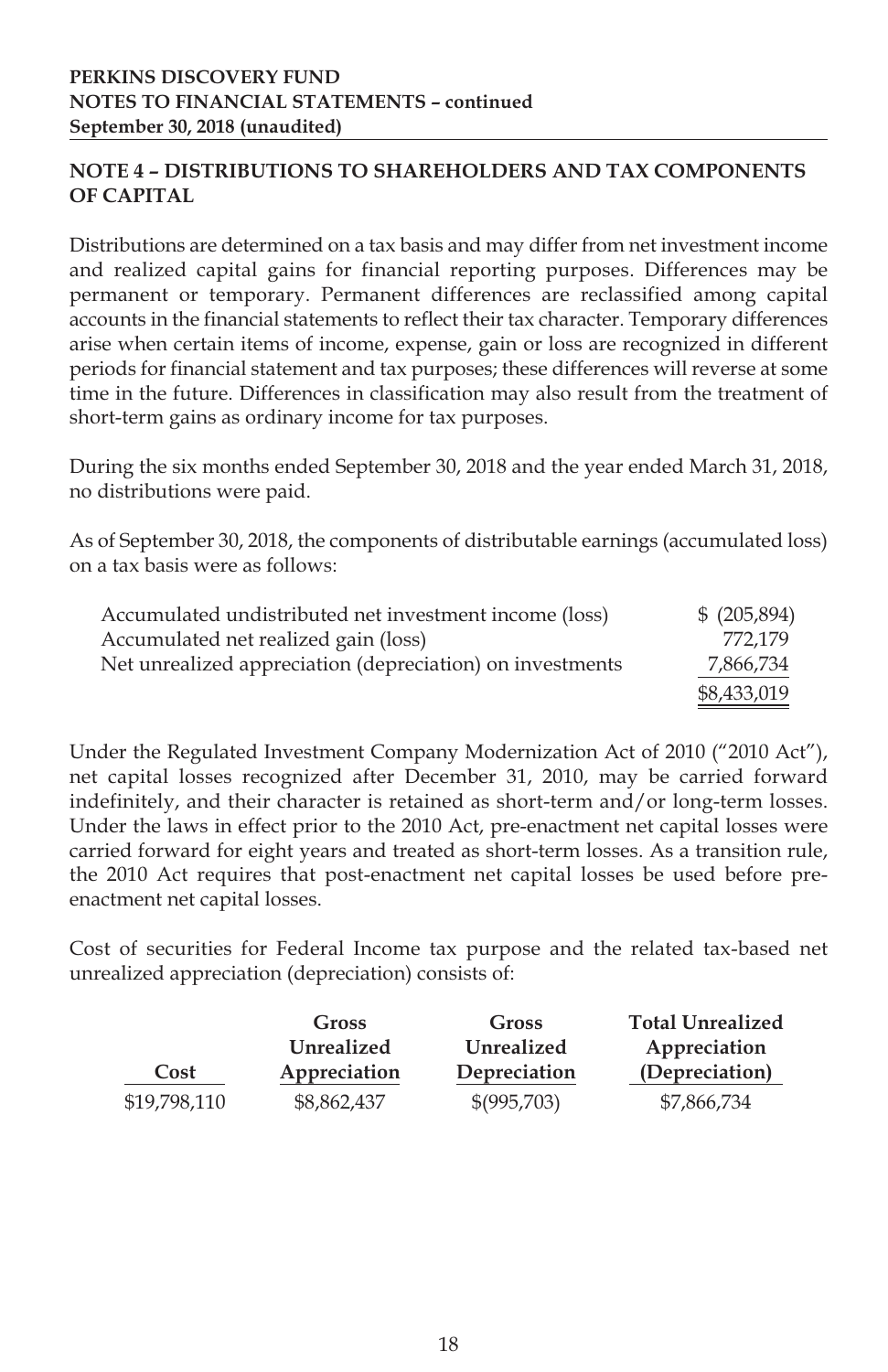#### **NOTE 5 – TRANSACTIONS IN SHARES OF BENEFICIAL INTEREST**

Shares of beneficial interest transactions for the Fund were:

|                         | Six months ended                  |                              |  |
|-------------------------|-----------------------------------|------------------------------|--|
|                         | September 30, 2018<br>(unaudited) | Year ended<br>March 31, 2018 |  |
| Shares sold             | 379.142                           | 1.770                        |  |
| Shares redeemed         | (72, 602)                         | (28,955)                     |  |
| Net increase (decrease) | 306,540                           | (27,185                      |  |

#### **NOTE 6 – SUBSEQUENT EVENTS**

Management has evaluated all transactions and events subsequent to the date of the statement of assets and liabilities through the date on which these financial statements were issued. Except as already included in the notes to these financial statements, no additional items require disclosure.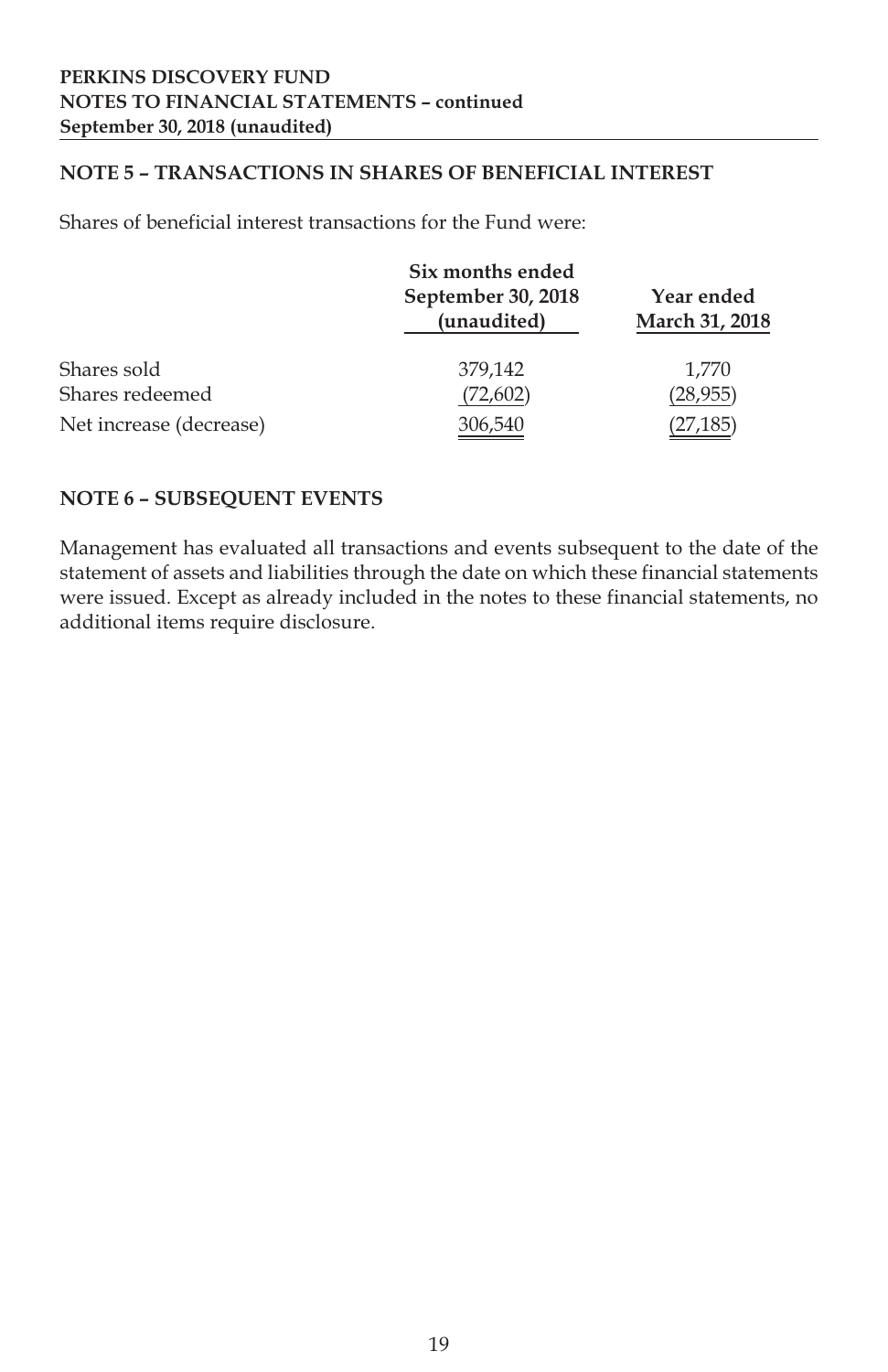## **VOTING PROXIES ON FUND PORTFOLIO SECURITIES**

A description of the policies and procedures that the Fund uses to determine how to vote proxies relating to securities held in the Fund's portfolio is available, without charge and upon request, by calling 1-800-673-0550 or on the SEC's website at www.sec.gov. Information regarding how the Fund voted proxies relating to portfolio securities during the most recent twelve months ended June 30 is available on or through the SEC's website at www.sec.gov.

## **QUARTERLY PORTFOLIO HOLDINGS**

The Fund files with the SEC a complete schedule of its portfolio holdings, as of the close of the first and third quarters of its fiscal year, on "Form N-Q". These filings are available, without charge and upon request, by calling 1-800-673-0550 or on the SEC's website at www.sec.gov. The Fund's Forms N-Q may be reviewed and copied at the SEC's Public Reference Room in Washington, D.C. Information on the operation of the Public Reference Room may be obtained by calling 1-800-SEC-0330.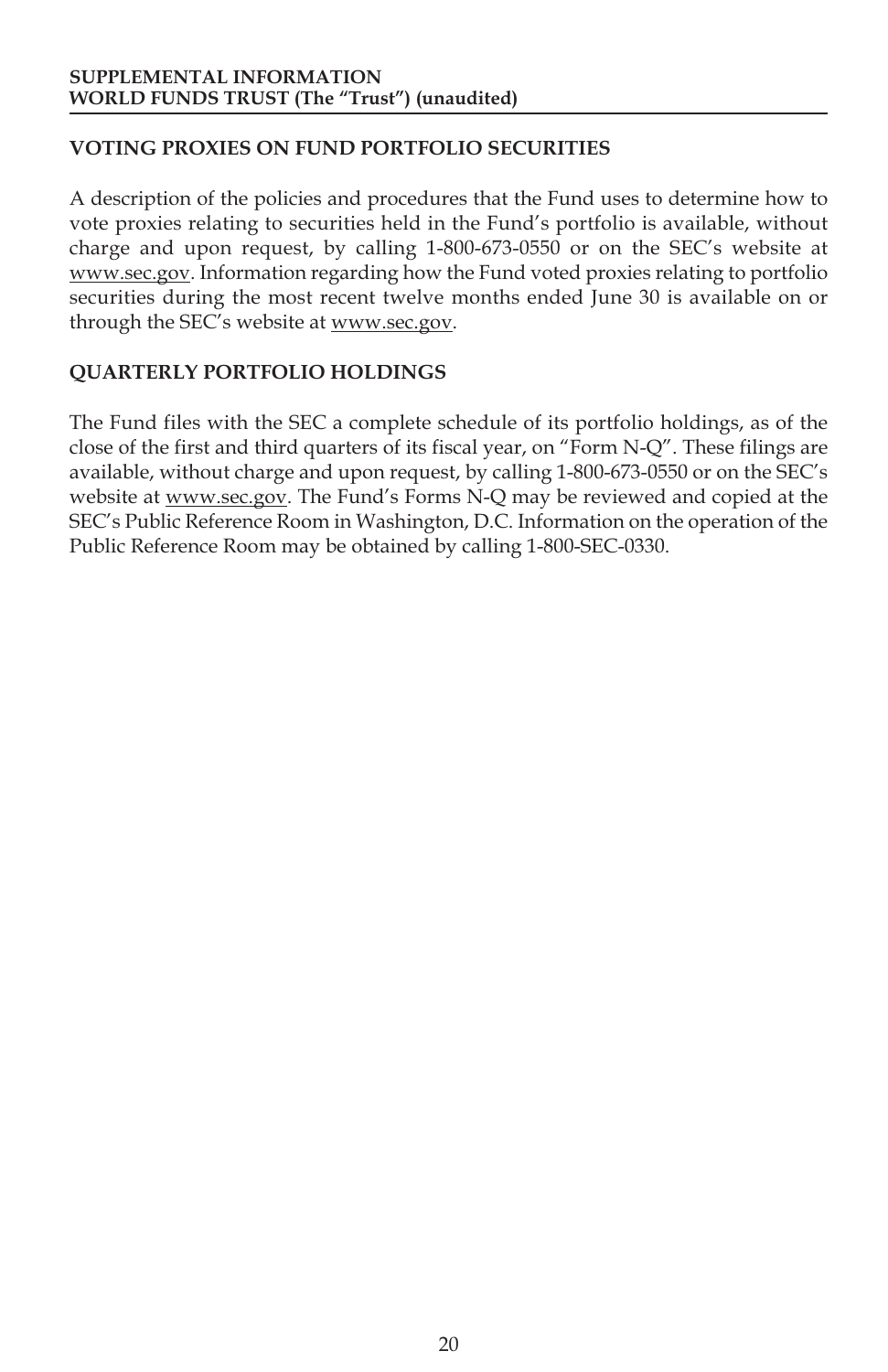## **Fund Expenses Example**

As a shareholder of the Fund, you incur two types of costs: (1) transaction costs, including redemption fees and (2) ongoing costs, including management fees, distribution (12b-1) fees, and other Fund expenses. This example is intended to help you understand your ongoing costs (in dollars) of investing in the Fund and to compare these costs with the ongoing costs of investing in other mutual funds. The example is based on an investment of \$1,000 invested at the beginning of the period, April 1, 2018 and held for the six months ended September 30, 2018.

## **Actual Expenses Example**

The first line of the table below provides information about actual account values and actual expenses. You may use the information in this line, together with the amount you invested, to estimate the expenses that you paid over the period. Simply divide your account value by \$1,000 (for example, an \$8,600 account value divided by  $$1,000 = 8.6$ , then multiply the result by the number in the first line under the heading entitled "Expenses Paid During the Period" to estimate the expenses you paid on your account during this period.

## **Hypothetical Example for Comparison Purposes**

The second line of the table below provides information about hypothetical account values and hypothetical expenses based on the Fund's actual expense ratio and an assumed rate of return of 5% per year before expenses, which is not the Fund's actual return. The hypothetical account values and expenses may not be used to estimate the actual ending account balance or expenses you paid for the period. You may use this information to compare the ongoing costs of investing in the Fund and other funds. To do so, compare this 5% hypothetical example with the 5% hypothetical examples that appear in the shareholder reports of the other funds.

Please note that the expenses shown in the table are meant to highlight your ongoing costs only and do not reflect any transactional costs, such as sales charges (loads). Therefore, the second line of the table is useful in comparing ongoing costs only, and will not help you determine the relative total costs of owning different funds. In addition, if these transactional costs were included, your costs would have been higher.

|                       | Beginning  | Ending     |            | <b>Expenses Paid</b> |
|-----------------------|------------|------------|------------|----------------------|
|                       | Account    | Account    | Annualized | <b>During Period</b> |
|                       | Value      | Value      | Expense    | Ended*               |
|                       | 4/1/2018   | 9/30/2018  | Ratio      | 9/30/2018            |
| <b>Investor Class</b> |            |            |            |                      |
| Actual                | \$1,000.00 | \$1,441.50 | $2.22\%$   | \$13.59              |
| <b>Investor Class</b> |            |            |            |                      |
| Hypothetical**        | \$1,000.00 | \$1,013.90 | $2.22\%$   | \$11.21              |

\* Expenses are equal to the Fund's annualized expense ratio, multiplied by the average account value for the period, multiplied by 183 days in the most recent fiscal half year divided by 365 days in the current year.

\*\* 5% return before expenses.